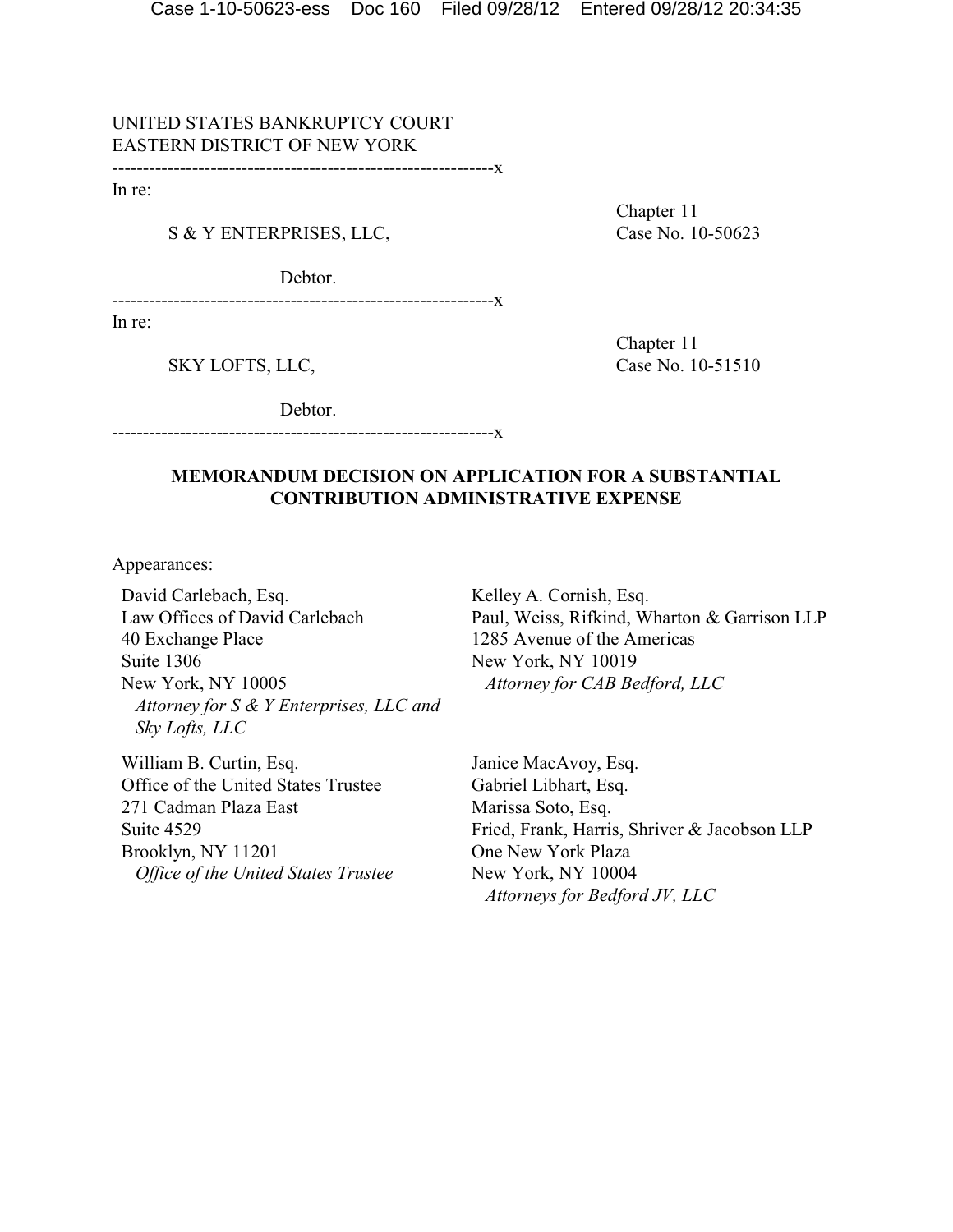## **HONORABLE ELIZABETH S. STONG UNITED STATES BANKRUPTCY JUDGE**

Every bankruptcy case benefits from the services of bankruptcy professionals. The Bankruptcy Code permits many of these professionals to be compensated with special administrative priority from the assets of the debtor's estate. This administrative priority encourages professionals, including counsel, to take on the responsibility of representing a company in financial difficulties and steering it through the Chapter 11 process to a successful reorganization. This administrative priority also promotes the participation of entities who may be represented by official committees whose professionals, like the debtor's professionals, are compensated by the estate in recognition of the contribution that they make in the bankruptcy case.

Many bankruptcy cases follow unusual paths. Occasionally, an entity that is neither the debtor nor an official committee may undertake special or even extraordinary actions that contribute substantially to the progress of a bankruptcy case towards a successful reorganization. Rarely, an entity's contributions are of such consequence to the bankruptcy process and the parties as a whole that the debtor's estate, rather than the entity, should bear the reasonable costs of those contributions, including the fees and expenses of counsel. In these situations, Bankruptcy Code Section 503(b)(3)(D) permits the entity to seek administrative expense priority to recover its "actual, necessary expenses" in making a substantial contribution in the case.

Before the Court is the application of Bedford JV, LLC for an allowed administrative expense in the amount of \$1,378,949.25 in the S&Y Enterprises, LLC and Sky Lofts, LLC Chapter 11 cases. The Debtors, S&Y and Sky Lofts, are single asset real estate entities.

Bedford JV brings this application after losing its bid to purchase the Debtors' properties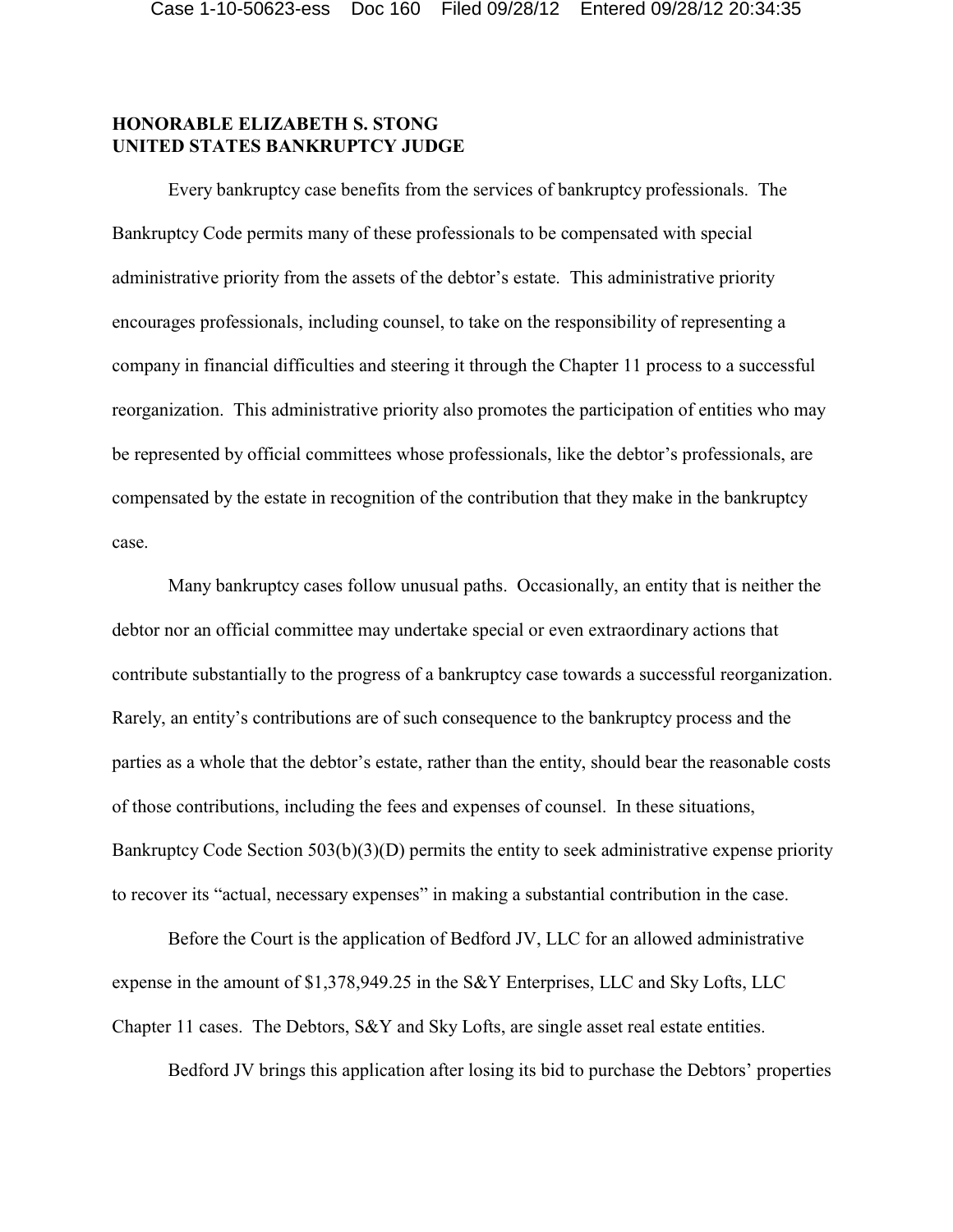located at 130 North 4th Street (a/k/a 193 Berry Street, a/k/a 240 Bedford Avenue), Brooklyn, New York and 242-246 Bedford Avenue, Brooklyn, New York. Bedford JV argues that it is entitled to allowance of an administrative expense for making a substantial contribution in the Debtors' cases. Specifically, Bedford JV states that it contributed to the success of the Debtors' reorganization by causing CAB Bedford, LLC, the successful purchaser, to increase its offer for the Debtors' properties, by drafting and defending the Debtors' second amended plans and disclosure statements, which were ultimately not confirmed, by participating in motion practice and negotiations, and by paying the counsel fees and expenses of the Debtors' principals, Yehuda and Ruthe Backer.

Bedford JV's application was met with a chorus of opposition, including from the Debtors, CAB Bedford, the United States Trustee, and the Backers. These parties argue that Bedford JV's activities were in furtherance of its own self-interested efforts to acquire the Debtors' properties, and did not confer a direct benefit on the Debtors' estates. They also argue that Bedford JV could have sought conventional bid protection terms at the outset of the case. And the Debtors and CAB Bedford argue that Bedford JV lacks standing even to seek to have its claim treated as an administrative expense based on a substantial contribution under Bankruptcy Code Section  $503(b)(3)(D)$ .

Bedford JV's application thus requires the Court to address two issues. The first is whether Bedford JV has standing to bring an application for allowance of an administrative expense under Bankruptcy Code Sections 503(b)(3) and 503(b)(4) on behalf of itself for the services of its legal counsel, or on behalf of the Backers for the services of their legal counsel. And the second is whether Bedford JV has met the high standard that it must satisfy to recover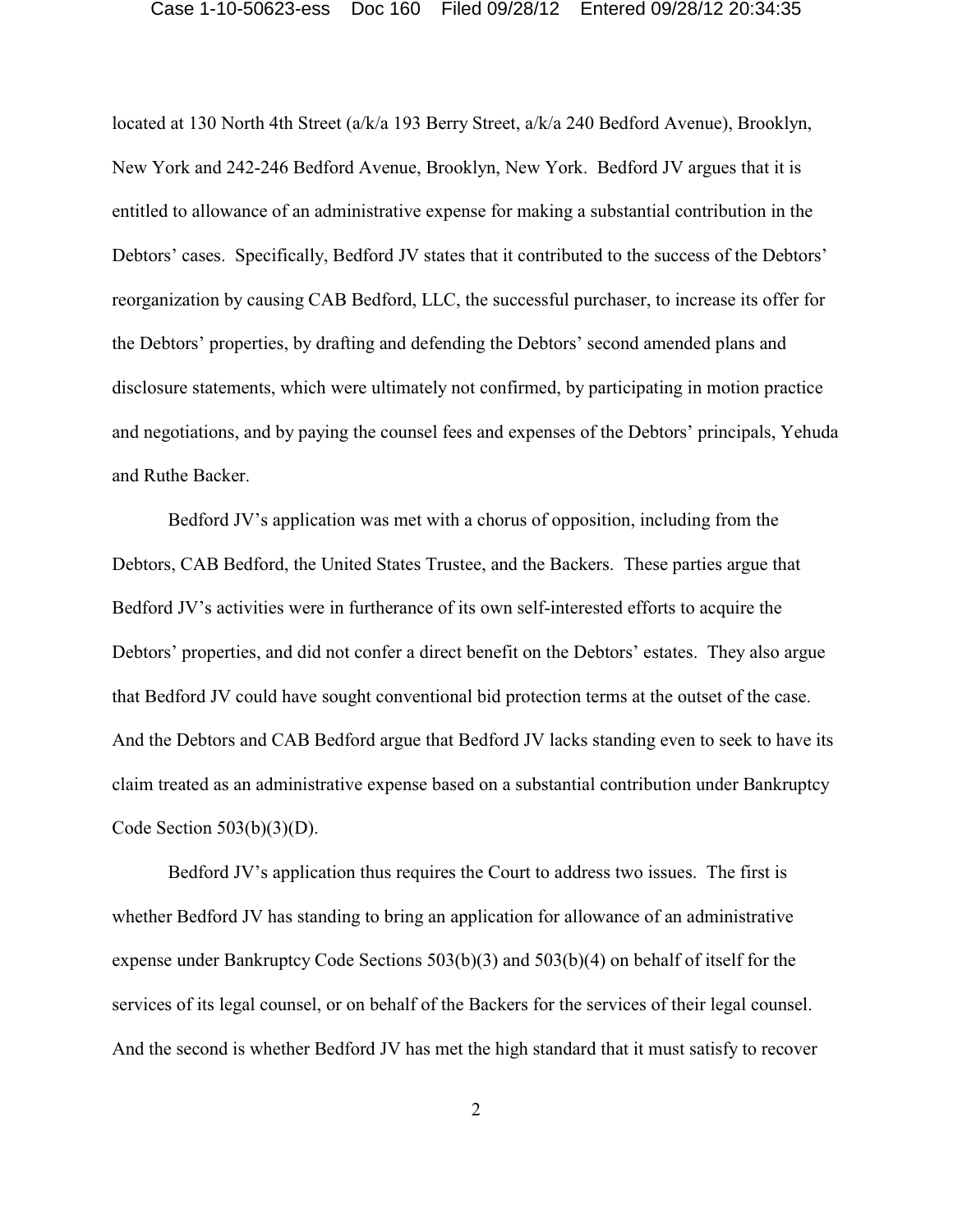these counsel fees and expenses as an administrative expense to be paid from the assets of the Debtors' estates.

Based upon the entire record, including the parties' affidavits and the arguments of counsel, and for the reasons set forth below, the Court holds that Bedford JV has standing to bring this application. The Court further holds that Bedford JV nevertheless is not entitled to a substantial contribution administrative expense to recover these expenses from the Debtors' estates, because it does not satisfy the standards of Bankruptcy Code Sections 503(b)(3) and 503(b)(4). Specifically, Bedford JV has not established by a preponderance of the evidence that either it or the Backers made a substantial contribution in the Debtors' cases.

### **Jurisdiction**

The Court has jurisdiction pursuant to 28 U.S.C. §§ 1334(b) and 157(b)(1). This is a core proceeding pursuant to 28 U.S.C.  $\S$ § 157(b)(2)(A) and (B).

### **Background**

Bedford JV's application for an allowed administrative expense arises from the ebbs and flows of the negotiations and proposed transactions that took place among the Debtors, Bedford JV, CAB Bedford, and the Backers as these bankruptcy cases progressed toward successful reorganization and confirmation of Chapter 11 plans.

## *The Original Sale Agreement with CAB Bedford*

On July 12, 2010, the Debtors entered into an agreement to sell their properties to CAB Bedford for \$20 million. The Debtors also entered into an operating agreement under which Sky Lofts received a 25 percent interest in CAB Bedford. The Debtors and CAB Bedford intended to develop the properties into an upscale retail property.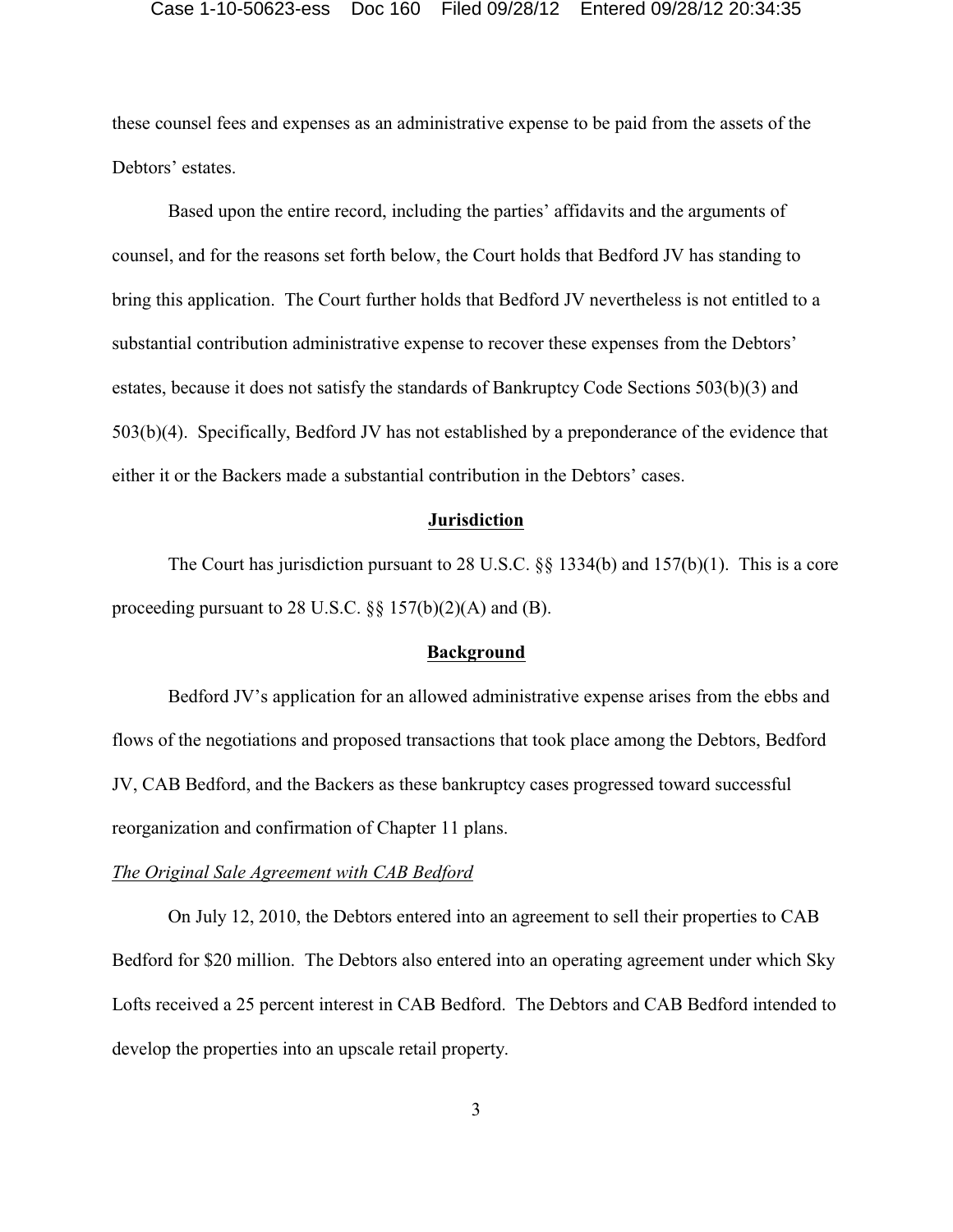After the execution of the original sale agreement, Capital One Bank, N.A. declared S&Y to be in default of its obligations under a note and mortgage. As a result, on November 11, 2010, S&Y filed a voluntary Chapter 11 bankruptcy petition. At the same time, the Debtors and CAB Bedford continued to work towards closing the sale of the properties, and on November 22, 2010, the Debtors and CAB Bedford amended the original sale agreement to reduce the purchase price from \$20 million to \$16.5 million. The amendments, including the price reduction, were made because of increased construction costs and zoning issues.

On December 8, 2010, Sky Lofts filed a voluntary Chapter 11 bankruptcy petition. The filing was prompted by, among other things, a foreclosure action commenced by Banco Popular, N.A.

On February 24, 2011, the Debtors filed disclosure statements and plans of reorganization that contemplated the sale of the properties to CAB Bedford under the amended original sale agreement for \$16.5 million. Less than two weeks later, on March 7, 2011, the Debtors filed the first amended plans. A confirmation hearing on the first amended plans was scheduled for April 28, 2011. Capital One, N.A., Banco Popular, N.A., and North Third Development, LLC objected to confirmation of the first amended plans, and the confirmation hearing was adjourned to May 26, 2011.

## *The Bedford JV Sale Agreement*

On May 8, 2011, the Debtors entered into a sale agreement with Bedford JV, which provided for the sale of the properties to Bedford JV for \$21 million. In connection with the sale agreement, the Backers were to receive a 35 percent interest in Bedford JV. Soon thereafter, on May 11, 2011, the Debtors filed the second amended plans, which incorporated this proposed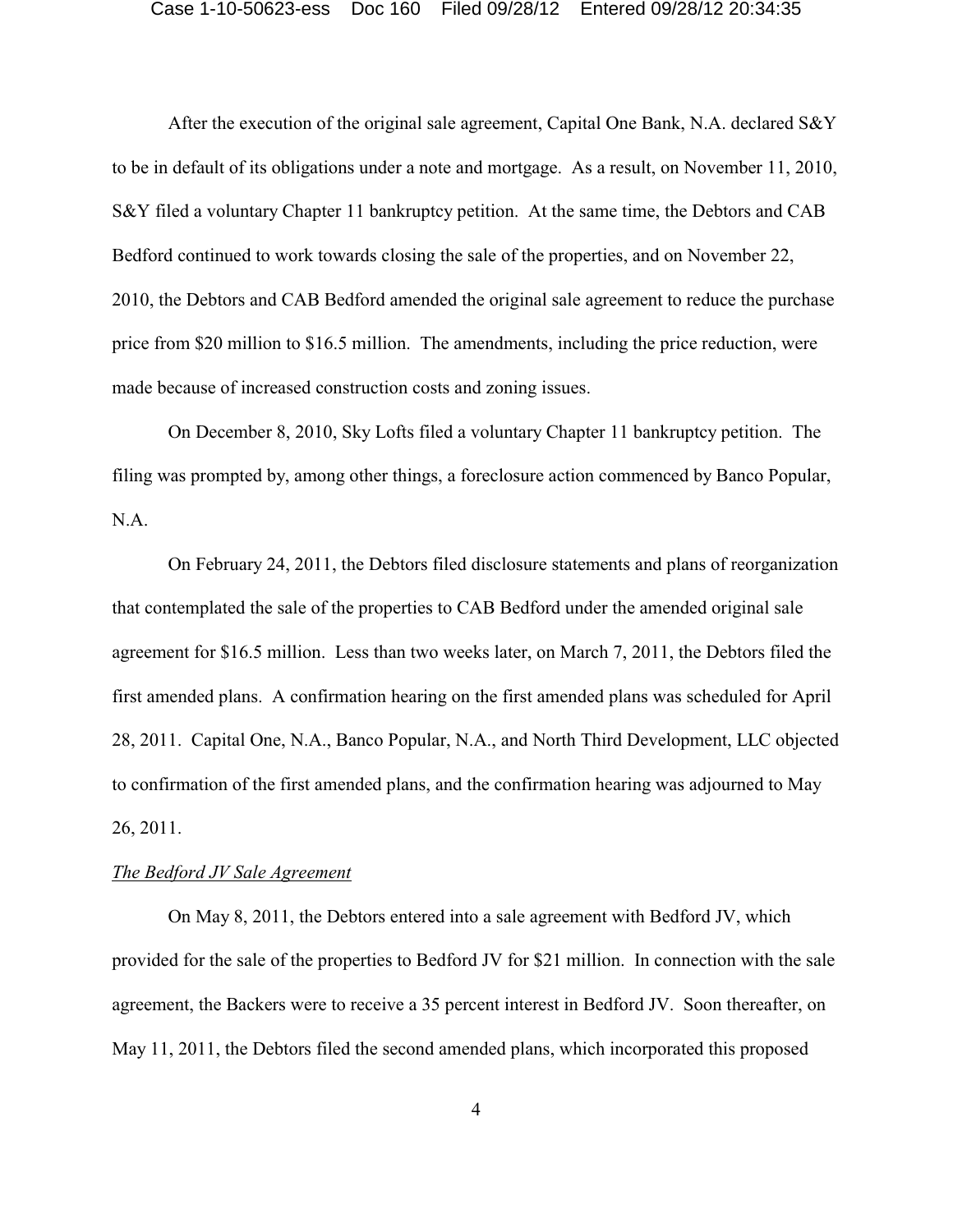transaction.

On May 23, 2011, Banco Popular, N.A. and CAB Bedford filed objections to the second amended plans. In opposing the plans, CAB Bedford stated that the Debtors did not inform CAB Bedford about the Bedford JV sale agreement before it was executed. CAB Bedford also argued that as a consequence of the Bedford JV sale agreement, it had a large rejection damage claim.

On May 24 and 26, 2011, the Court held hearings at which the Debtors, CAB Bedford, and Bedford JV agreed to conduct discovery and depositions related to CAB Bedford's rejection damage claim and other issues raised in CAB Bedford's objection to the second amended plans. *The Motion To Reject*

On June 15, 2011, the Debtors filed a motion, amended July 19, 2011, to reject the original sale agreement with CAB Bedford and to fix CAB Bedford's rejection damage claims at \$100,000. On August 1, 2011, CAB Bedford filed opposition to the motion to reject, on August 8, 2011, the Debtors filed a reply, and on August 10, 2011, CAB Bedford filed a further response to the Debtor's reply.

On August 10, 2011, CAB Bedford filed plans and disclosure statements that contemplated that it would purchase the Debtors' properties for \$21,969,118 and that CAB Bedford would waive claims arising from the Debtors' rejection of the original sale agreement. The parties undertook expedited discovery on the issues presented in the motion to reject and the competing plans. They also participated in mediation, but were unable to reach a global resolution.

## *The Third Amended Plans and Confirmation*

On January 27, 2012, the Debtors filed the third amended plans and disclosure statements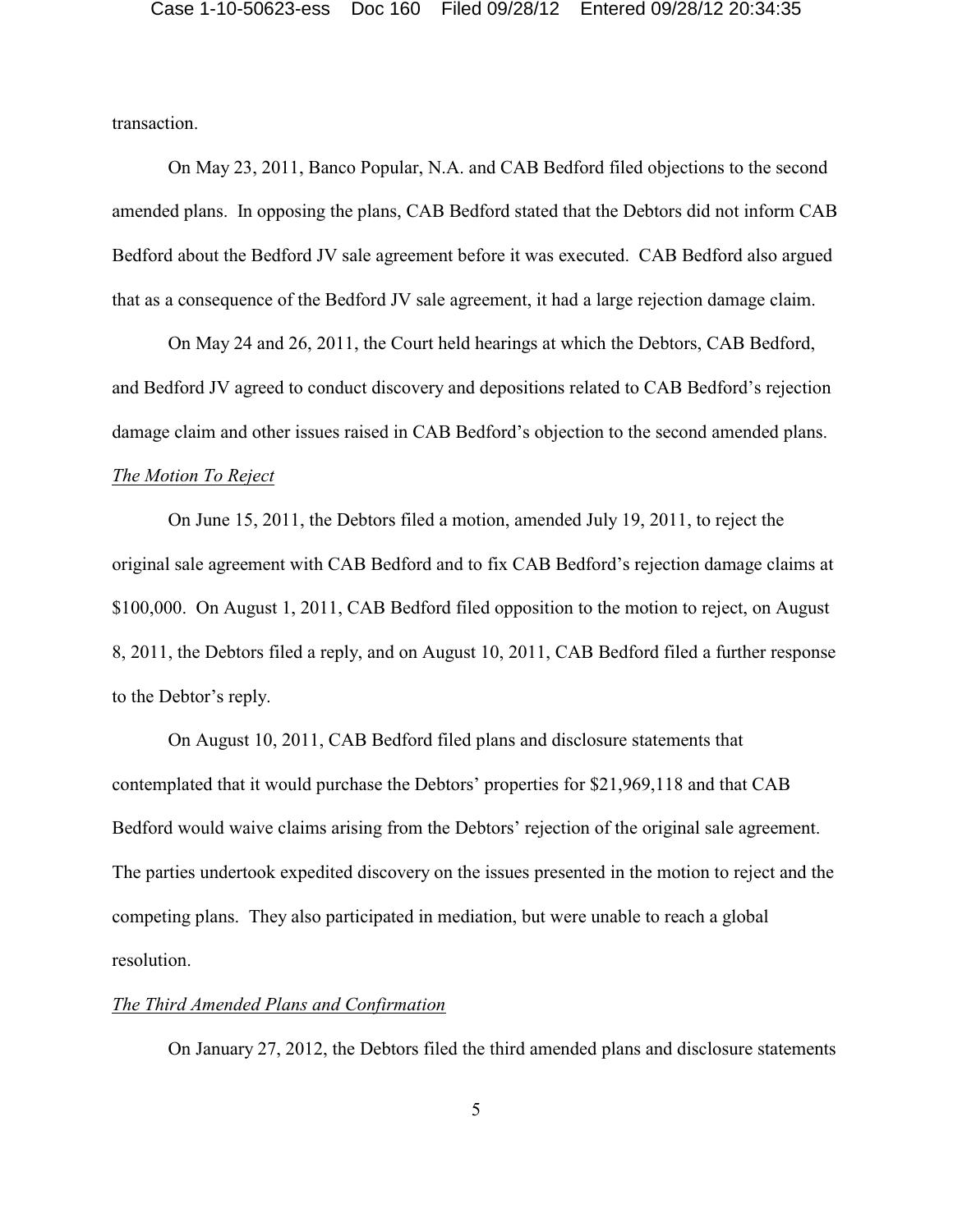seeking approval of the sale of the properties to CAB Bedford for \$21 million. These plans provided that Sky Lofts would become a 35 percent member of CAB Bedford after closing. CAB Bedford and the Debtors also stipulated that CAB Bedford's rejection damage claims would be fixed at \$12 million, and that CAB Bedford would agree to waive those claims.

Bedford JV objected to confirmation of the Debtors' third amended plans and the stipulation to fix CAB Bedford's rejection damage claims.

On March 9, 2012, over Bedford JV's objection, the Court approved the third amended plans and the stipulation fixing CAB Bedford's rejection damage claims, and an order confirming the plans was entered that same day.

## *Bedford JV's Application for a Substantial Contribution Administrative Expense*

On February 24, 2012, Bedford JV filed this amended application for an administrative expense based on its substantial contribution in these bankruptcy cases. On March 27, 2012, the reorganized Debtors and CAB Bedford filed a joint objection to Bedford JV's application, on March 28, 2012, the United States Trustee and the Backers filed separate objections to the application, on May 31, 2012, Bedford JV filed a reply in support of its application, and on June 11, 2012, the reorganized Debtors and CAB Bedford filed a joint sur-reply to Bedford JV's reply.

On June 13, 2012, the Court held a hearing at which the Debtors, CAB Bedford, Bedford JV, and the United States Trustee appeared by counsel and were heard, and the Court marked this matter as submitted for decision.

### **Discussion**

The Court first addresses whether Bedford JV has standing to seek allowance of a substantial contribution administrative expense under Bankruptcy Code Sections 503(b)(3) and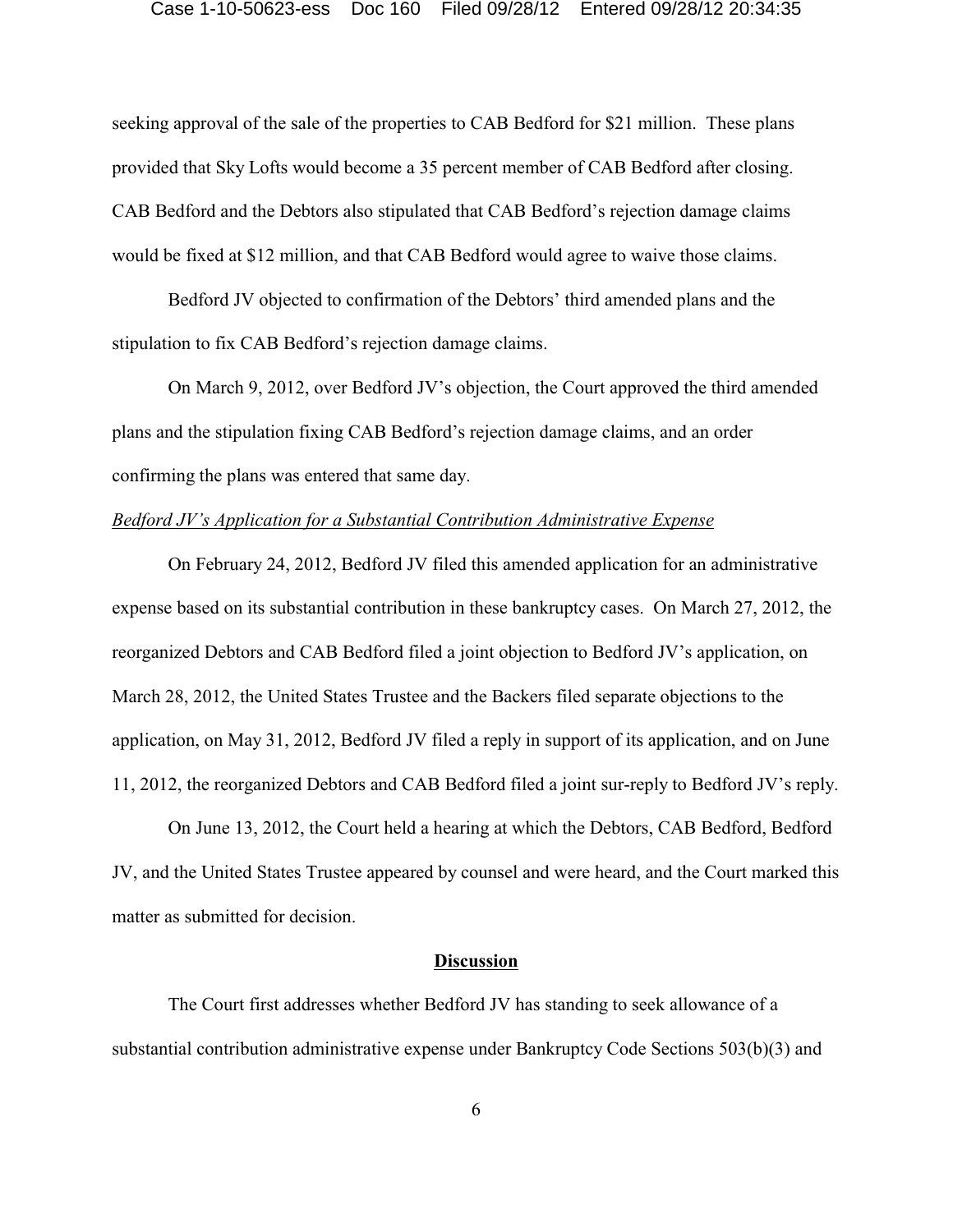503(b)(4) to recover the counsel fees and expenses that it paid on behalf of itself and the Backers. The Court next addresses whether Bedford JV's application should be granted.

## *Administrative Expenses Under Bankruptcy Code Section 503(b)(3)*

Bankruptcy Code Section 503(b) lists nine examples of administrative expenses of a debtor's reorganization that may be paid from the assets of a debtor's estate. 11 U.S.C. § 503(b). Section 507 provides that allowed administrative expenses jump to the head of the line, and have priority in the distribution of the assets. 11 U.S.C.  $\S 507(a)(2)$ . "[T]he Bankruptcy Code gives a higher priority to requests for administrative expenses than to prepetition claims." *ASM Capital, LP v. Ames Dep't Stores, Inc. (In re Ames Dep't Stores, Inc.)*, 582 F.3d 422, 431 (2d Cir. 2009). The purpose of this priority treatment is to ensure that the reasonable costs of a debtor's reorganization efforts, including professional fees, will be paid. And in appropriate circumstances, this administrative priority may extend to creditors and other parties who play an active role and bring tangible benefits to the reorganization process, "to promote meaningful . . . participation in the reorganization case." *In re Am. Preferred Prescription*, 194 B.R. 721, 726 (Bankr. E.D.N.Y. 1996).

Bankruptcy Code Section 503(b)(3)(D) permits an applicant to recover the "actual, necessary expenses" incurred by "a creditor, an indenture trustee, an equity security holder, or a committee representing creditors or equity security holders . . . in making a substantial contribution in a case" under Chapter 11. 11 U.S.C. § 503(b)(3)(D). The Bankruptcy Code also provides that these expenses may include "reasonable compensation for professional services rendered by an attorney . . . of an entity whose expense is allowable" under Section 503(b)(3)(D). 11 U.S.C. § 503(b)(4).

7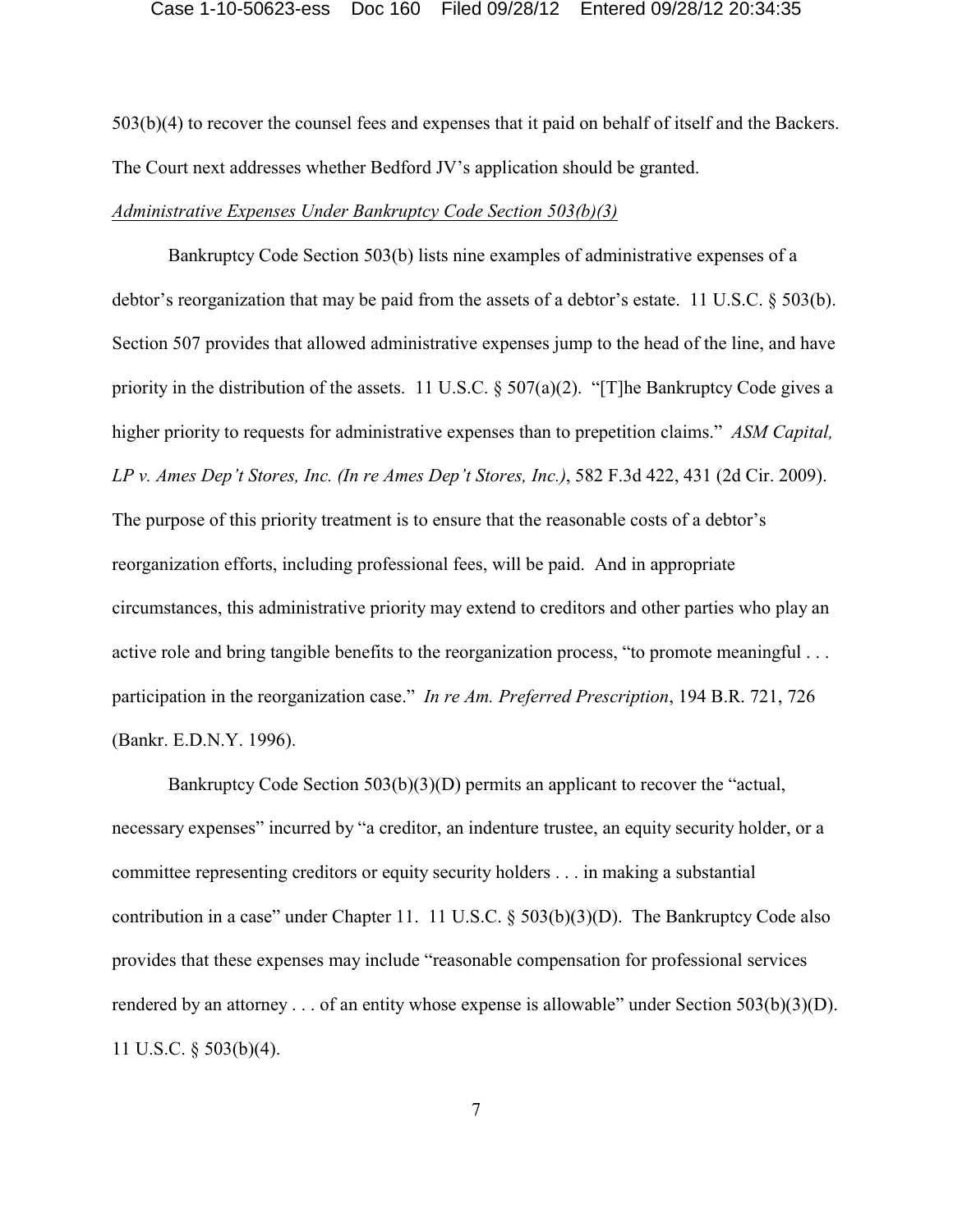Section 503(b)'s substantial contribution provision "is intended to promote meaningful . . . participation in the reorganization process, but not to encourage mushrooming administrative expenses." *In re Alert Holdings Inc.*, 157 B.R. 753, 757 (Bankr. S.D.N.Y. 1993). That is, "[c]ompensation must be preserved for those rare occasions when the creditor's involvement truly fosters and enhances the administration of the estate." *Id.*

Payment from the debtor's estate of a creditor's or other entity's counsel fees and expenses based on a substantial contribution in the bankruptcy case should be the exception, not the rule, because any allowed administrative expense diminishes the assets that are available for the debtor's plan of reorganization. Some administrative expenses, such as the reasonable fees and expenses of the debtor's professionals, are plainly essential to the success of the debtor's reorganization. But boundaries are necessary to maintain the "integrity of § 503(b)," and where a creditor seeks to recover its counsel fees and expenses under Section 503(b), a court should "strictly limit[] compensation to extraordinary creditor actions which lead directly to tangible benefits to the creditors, debtor or estate." *In re Best Prods. Co.*, 173 B.R. 862, 866 (Bankr. S.D.N.Y. 1994). In this context, courts have concluded that Section 503(b) administrative expenses "should be kept to a minimum" and "be narrowly construed." *Am. Preferred Prescription*, 194 B.R. at 726. *See, e.g.*, *In re Villa Luisa, L.L.C.*, 354 B.R. 345, 348 (Bankr. S.D.N.Y. 2006) (holding that "[c]laims for substantial contribution are . . . narrowly construed and are subject to strict scrutiny").

## *Standing To Seek a Substantial Contribution Administrative Expense*

Several sections of the Bankruptcy Code are implicated in the question of who may seek a substantial contribution administrative expense. One is Section 503(b), which identifies certain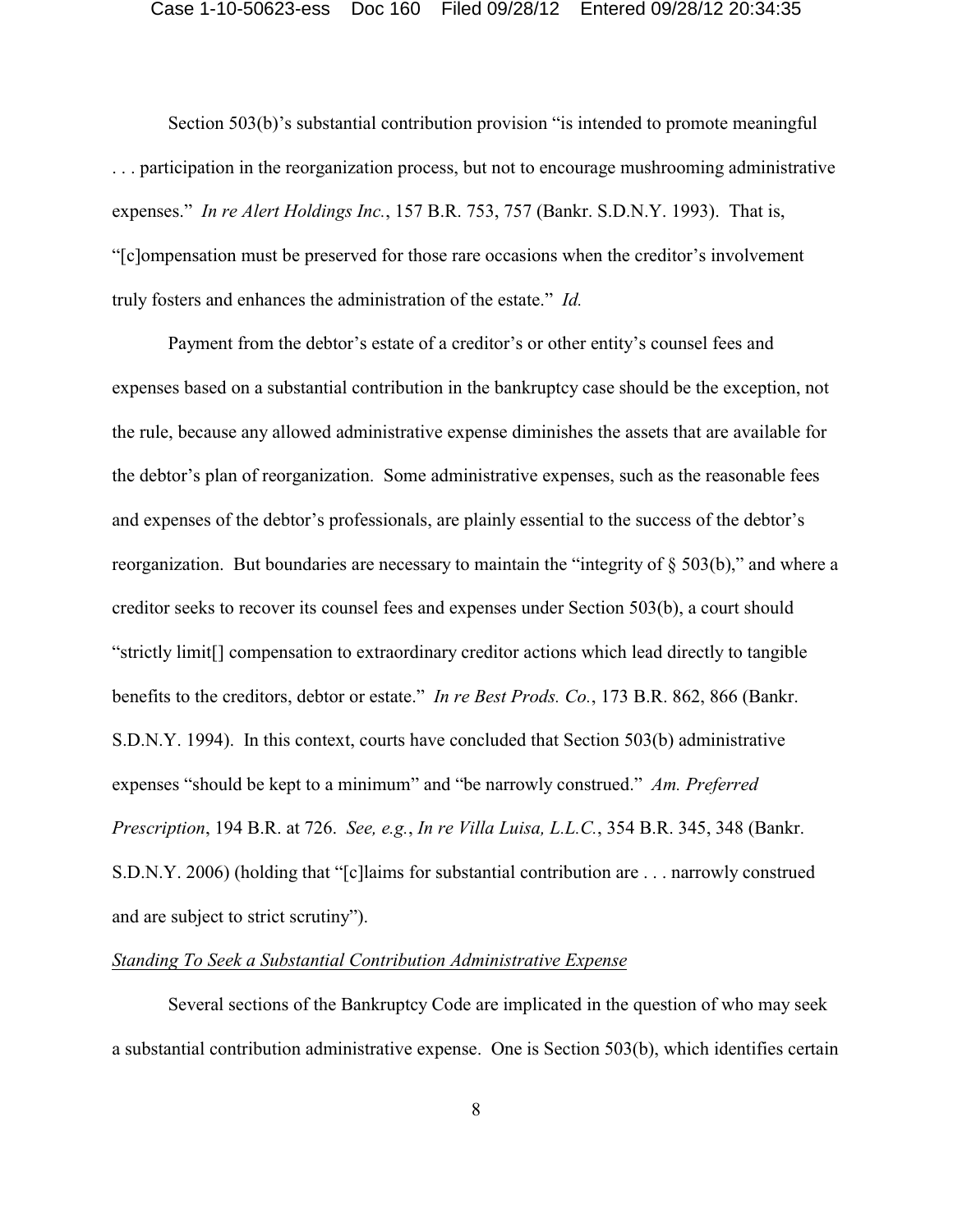categories of prospective applicants, "including . . . a creditor, an indenture trustee, an equity security holder, or a committee representing creditors or equity security holders." 11 U.S.C.  $§$  503(b)(3)(D).

Another Bankruptcy Code section that is implicated is Section 102(3), which provides that the words "includes" and "including" "are not limiting." 11 U.S.C. § 102(3). In interpreting Section 102(3), one respected treatise observes that "the use of the word 'includes' makes nonexclusive . . . the list of nine examples of what constitute administrative expenses in section 503(b)." Collier on Bankruptcy ¶ 102.04 (Alan N. Resnick & Henry J. Sommer eds., 16th ed. 2012).

Courts have reached different conclusions about an entity's standing to seek a substantial contribution administrative expense when the entity does not come within one of Section 503(b)'s designated categories. Some courts interpret Section 503(b)(3)(D) narrowly to permit only an enumerated entity to seek a substantial contribution administrative expense. As one court found, "[a third party plan funder] was not a creditor, and thus could not have applied for reimbursement under [Sections 503(b)(3)(D) and 503(b)(4)]." *In re Bethlehem Steel Corp.*, 2003 WL 21738964, at \*8 (S.D.N.Y. July 28, 2003). Another court noted that even though the applicant bidder "was an active and positive participant in the debtor's auction and plan process," the bidder was not a creditor and therefore was "not a party eligible to submit a substantial contribution claim under Section 503(b)(3)(D)." *In re Innkeepers USA Trust*, Case No. 10- 13800, ECF No. 1986, Tr. 71:11-12, 72:15-21 (Bankr. S.D.N.Y. Aug. 2, 2011).

Other courts read Section 503(b) more expansively and do not view creditor status as necessary in order to seek administrative priority based on "making a substantial contribution in a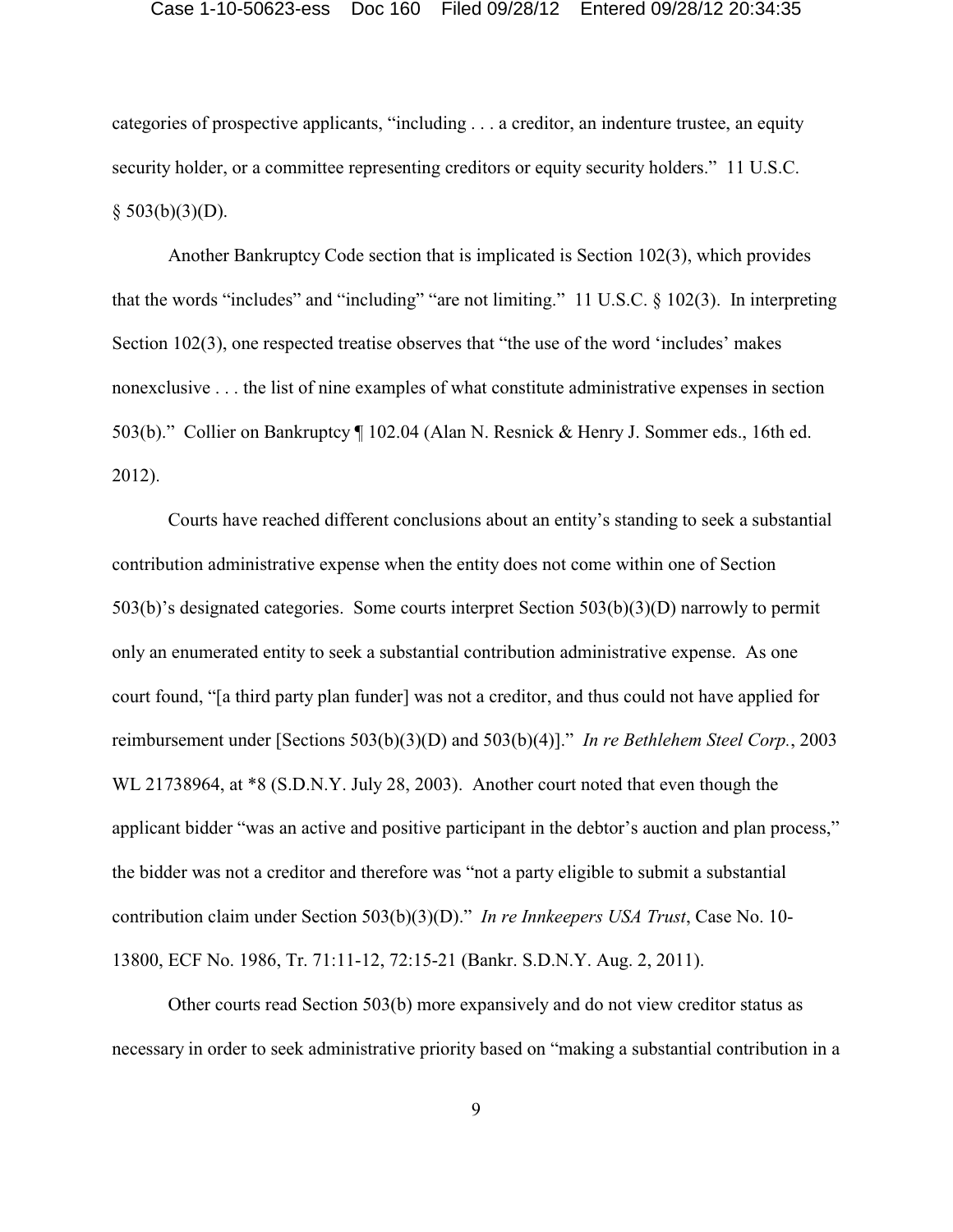case." 11 U.S.C. § 503(b)(3)(D). For example, one court denied an unsuccessful bidder's request for a substantial contribution administrative expense but observed that "this Order should not be construed as an outright bar against an administrative claim by a meritorious, non-creditor claimant which has directly conferred a benefit upon the debtor and whose claim is outside the literal categories defined by Congress in § 503(b)." *In re Frog and Peach, Ltd.*, 38 B.R. 307, 310 (Bankr. N.D. Ga. 1984). At the same time, the court was careful not to open the door too wide, and cautioned that it was "extremely reluctant to open a potential floodgate of claims by outsiders which transact with a debtor in bankruptcy, but whose claims are not specifically authorized under § 503(b)." *Id*.

Similarly, in *In re Amfesco Industries, Inc.*, 1988 WL 141524 (E.D.N.Y. Dec. 21, 1988), the court considered the merits of an application for a substantial contribution administrative expense from an applicant that was "not . . . a 'creditor' in the traditional sense" because "Sections 503(b)(3) and (4) have been read expansively." *Amfesco*, 1988 WL 141524, at \*4 (citing *Frog and Peach*, 38 B.R. at 309-10). There, the court denied an acquiring investor's application for reimbursement of its professional fees on grounds that the investor did not provide a detailed breakdown of its contributions to the debtor's estate and had not disclosed its intent to seek an administrative expense in the debtor's plan of reorganization.

Additional issues are presented when an entity seeks to recover a substantial contribution administrative expense under Section 503(b)(4) for counsel fees and expenses that it paid on behalf of another entity.

At the outset, it is plain that an applicant for a substantial contribution administrative expense to reimburse it for paying another entity's counsel fees and expenses should have no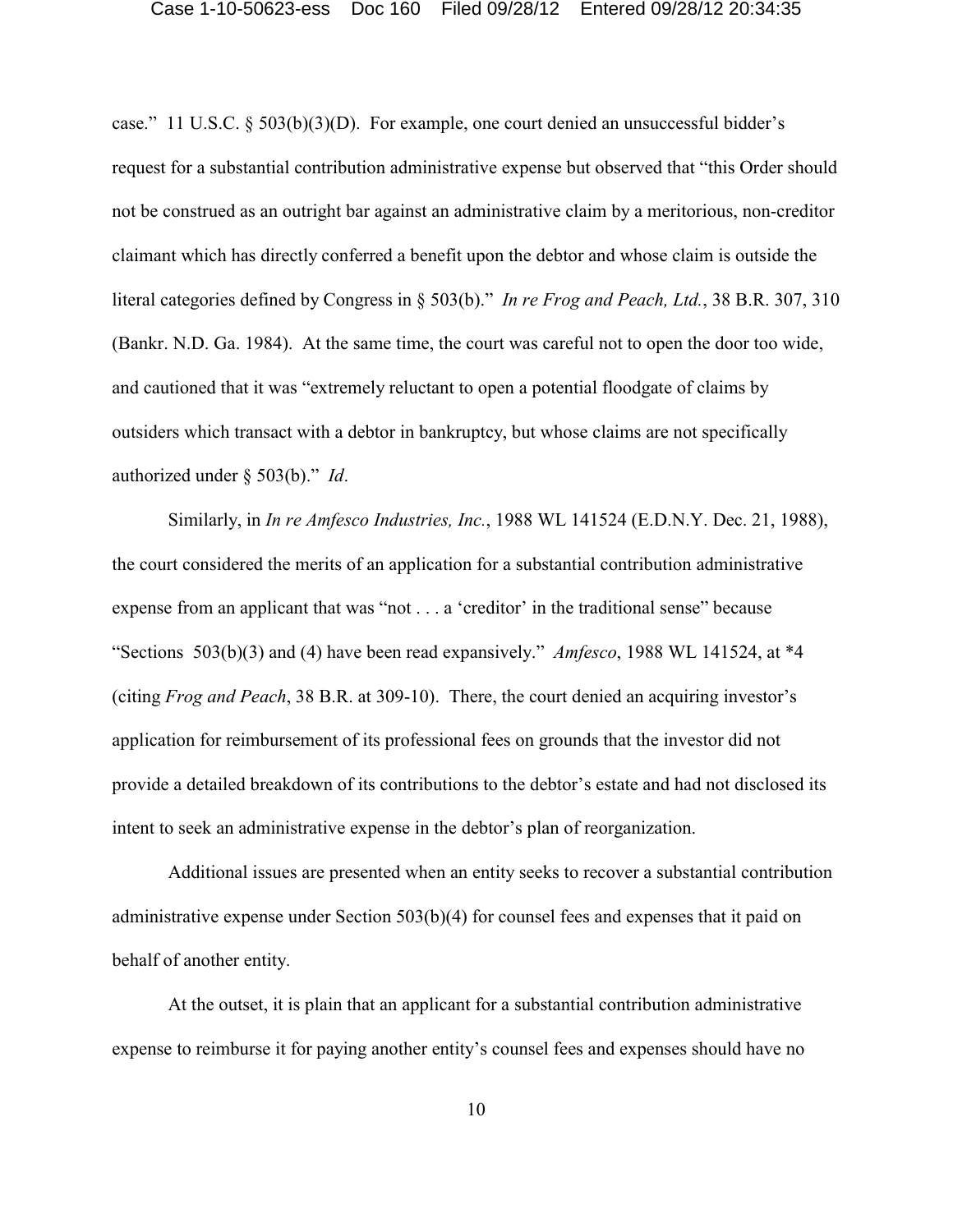better claim to recover those sums from the debtor's estate than that entity would have had itself. As a corollary, some courts conclude that the entity should authorize, or at least not oppose, the application. As one court notes, "only a creditor, or an attorney acting on behalf of a creditor, may apply for and receive attorneys' fees under section 503. Where the creditor has incurred no obligation to pay his attorney, that attorney cannot be said to be seeking fees from the estate 'on the creditor's behalf.'" *Olsen v. Robinson Brog Leinwand Greene Genovese & Gluck P.C. (In re Olsen)*, 334 B.R. 104, 107 (S.D.N.Y. 2005). There, the court rejected a request for a substantial contribution administrative expense under Section 503 because the application was not filed or supported by the creditor on whose behalf the expenses were incurred. *Id*.

Other courts adopt a broader approach. As one court found, Section 503(b)(4) requires only that "the entity (that is responsible for the attorneys' or accountants' fees) be capable of incurring an allowable expense." *In re Mirant Corp.*, 354 B.R. 113, 140 n.72 (Bankr. N.D. Tex. 2006). There, the court observed that "the words 'entity whose expense is allowable under. . . paragraph  $(3)$ ...' defines the universe of entities capable of making an application under section 503(b)(4), i.e., requires that the fees sought be for an attorney or accountant that acted for a creditor (e.g.) that made a substantial contribution to the case." *Id.*

This Court concludes that Section 503(b)'s enumeration of categories of prospective applicants for a substantial contribution administrative expense is illustrative, not exclusive. Section 503(b)(3)(D) and the cases that interpret it recognize the prospect that a substantial contribution in a Chapter 11 case may come from many quarters, and that sometimes, an applicant's efforts in advancing a debtor's reorganization are of such a nature and extent that the reasonable costs of those efforts should be shifted from the applicant to the estate. Viewed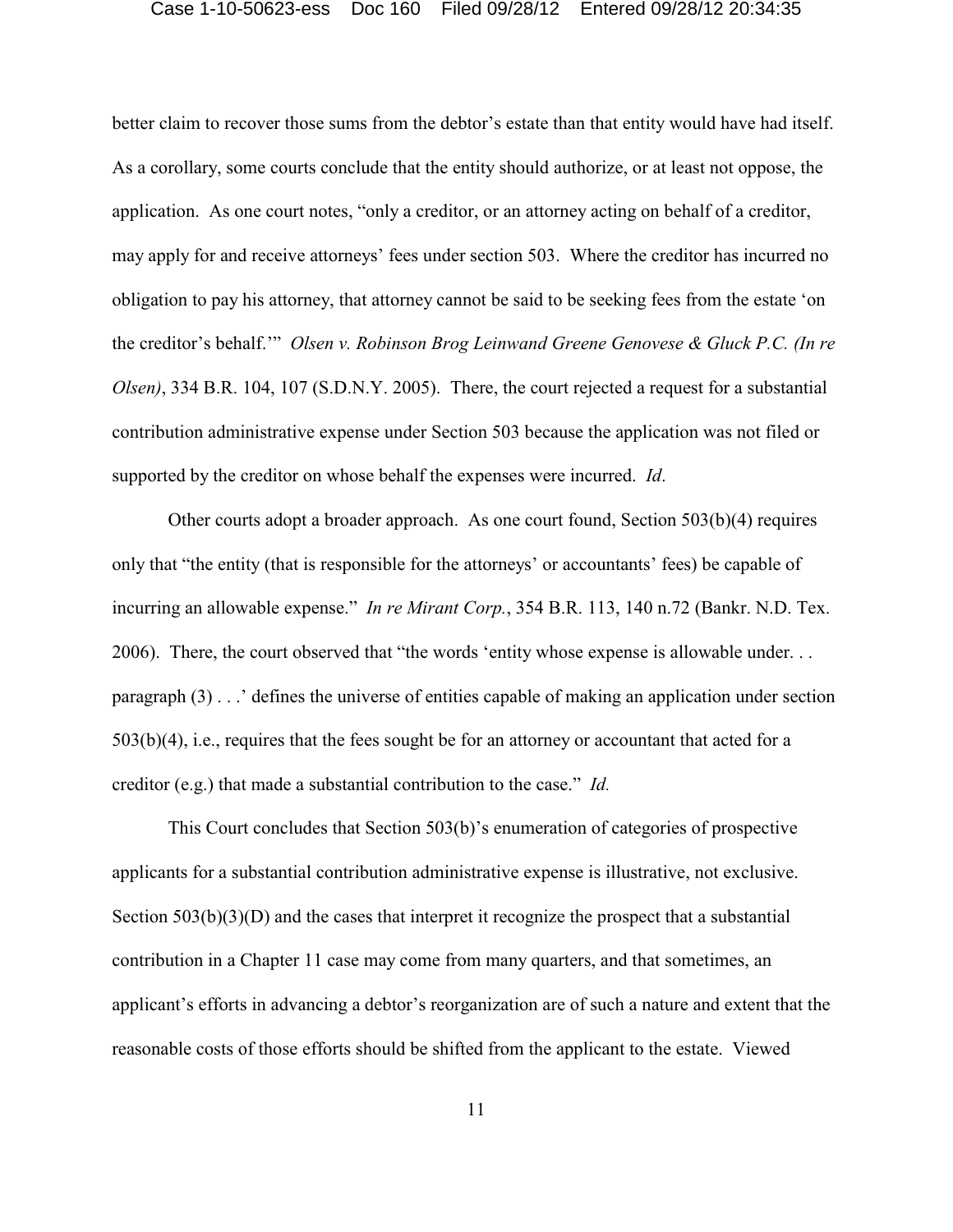another way, Section 503(b)(3)(D) opens the door to the possibility that where the estate as a whole directly benefits from an entity's participation in a Chapter 11 case, that entity's counsel fees and expenses may be paid as an administrative expense. But Section 503 does not open that door too wide, and the inquiry in each situation should be case-specific and fact-intensive. *Whether Bedford JV Has Standing To Seek a Substantial Contribution Administrative Expense*

Bedford JV argues that it has standing under Bankruptcy Code Sections 503(b)(3) and 503(b)(4) to seek a substantial contribution administrative expense for the counsel fees and expenses that it incurred on its own behalf and on behalf of the Backers because the Bankruptcy Code and the case law that interprets it support an expansive reading of Section 503(b).

The Debtors and CAB Bedford respond that the plain language of Section 503(b)(3)(D) and case law show that an unsuccessful bidder for estate assets that is not a creditor lacks standing to apply for a substantial contribution administrative expense. They urge that Section 503(b)(3)(D) limits the prospect of such relief to a short list of enumerated parties, and that a non-creditor unsuccessful bidder for a debtor's assets such as Bedford JV is simply not on that list. They also note that Bedford JV could have sought a break-up fee, expense reimbursement, or other bid protection terms at the outset of its involvement in these matters, but did not do so.

In interpreting Section 503(b), this Court is informed and guided by the Bankruptcy Code's own definitions and rules of construction set forth in Section 102. Section 503(b) contains the word "includes," which Section 102(3) construes as "not limiting." 11 U.S.C. § 102(3). The context of Section 503(b)(3)(D) is also instructive. This section serves the practical purpose of permitting certain costs associated with a debtor's reorganization, after notice and a hearing, to be shifted to the estate where appropriate.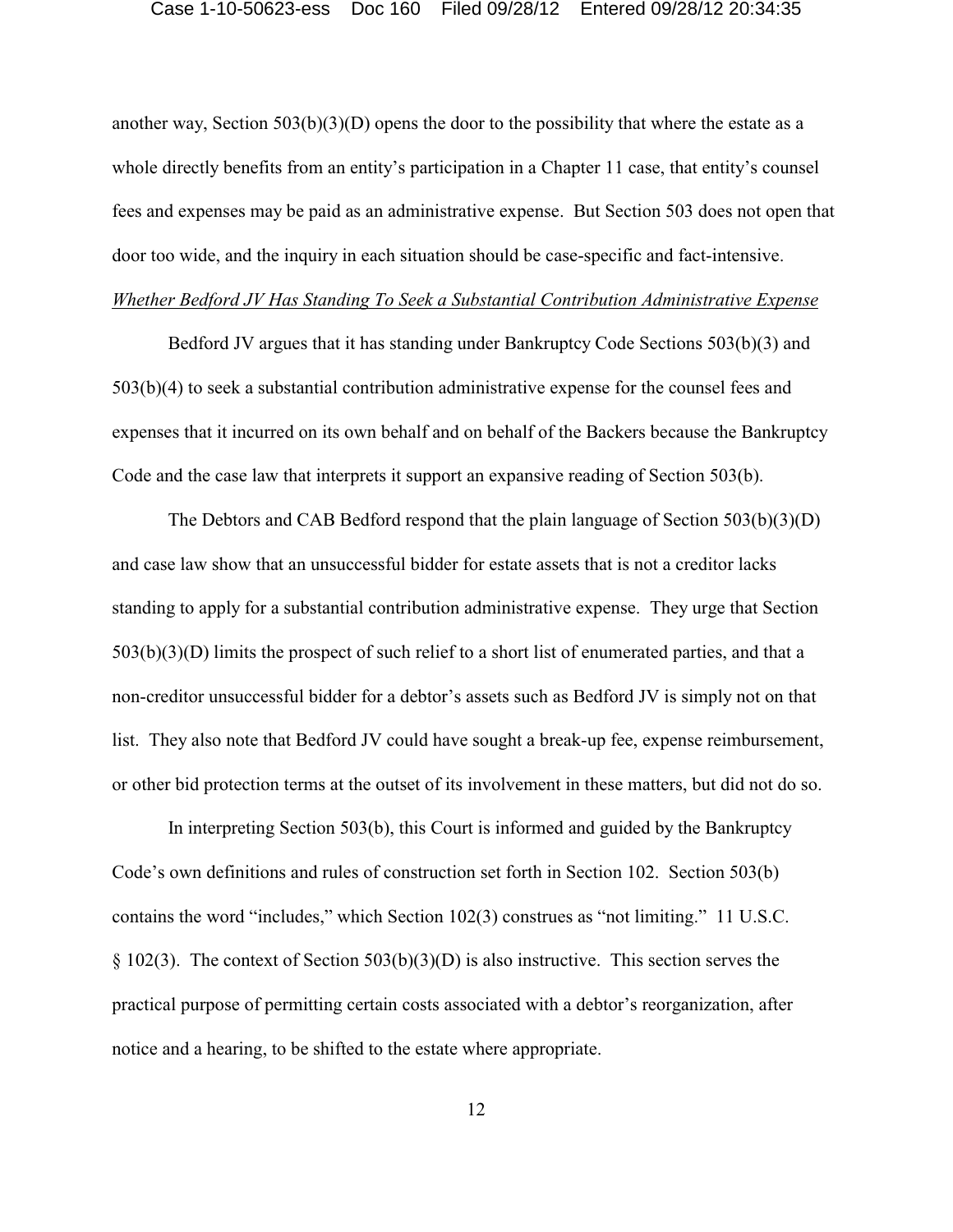Of course, a practical purpose does not translate into a low threshold for success. Even for an enumerated entity, the standard for recovering on an application for a substantial contribution administrative expense is high because these expenses are paid on a priority basis and reduce the funds available for distribution under the debtor's plan of reorganization. The standard may be even higher for entities that are not specifically listed in Section 503(b)(3)(D). A successful application is the exception, not the rule, and it will typically be an entity's obligation to bear its own counsel fees and expenses. *See, e.g.*, *In re Dana Corp.*, 390 B.R. 100, 108 (Bankr. S.D.N.Y. 2008) (noting that shifting counsel fees and expenses to the debtor's estate is warranted only in "rare and extraordinary" circumstances where the entity's involvement has "truly enhance[d]" the estate).

Yet, just as the bar to success should be set high in an application for a substantial contribution administrative expense, the bar for standing to seek such relief should be set low, for at least two reasons. First, the Bankruptcy Code identifies an illustrative, not an exclusive, list of prospective applicants. And second, it is simply not possible to craft a comprehensive list, or even a particularized legal standard, sufficient to encompass the wide range of entities and enterprises that may merit an administrative expense based on a substantial contribution in a Chapter 11 case.

Here, Bedford JV asserts that it made a substantial contribution in the Debtors' bankruptcy cases by, among other things, causing CAB Bedford to increase its offer for the Debtors' properties, drafting and defending the second amended plans and disclosure statements, participating in motion practice and negotiations, and paying the Backers' counsel fees and expenses. The Backers, as equity security holders of the Debtors, are enumerated parties under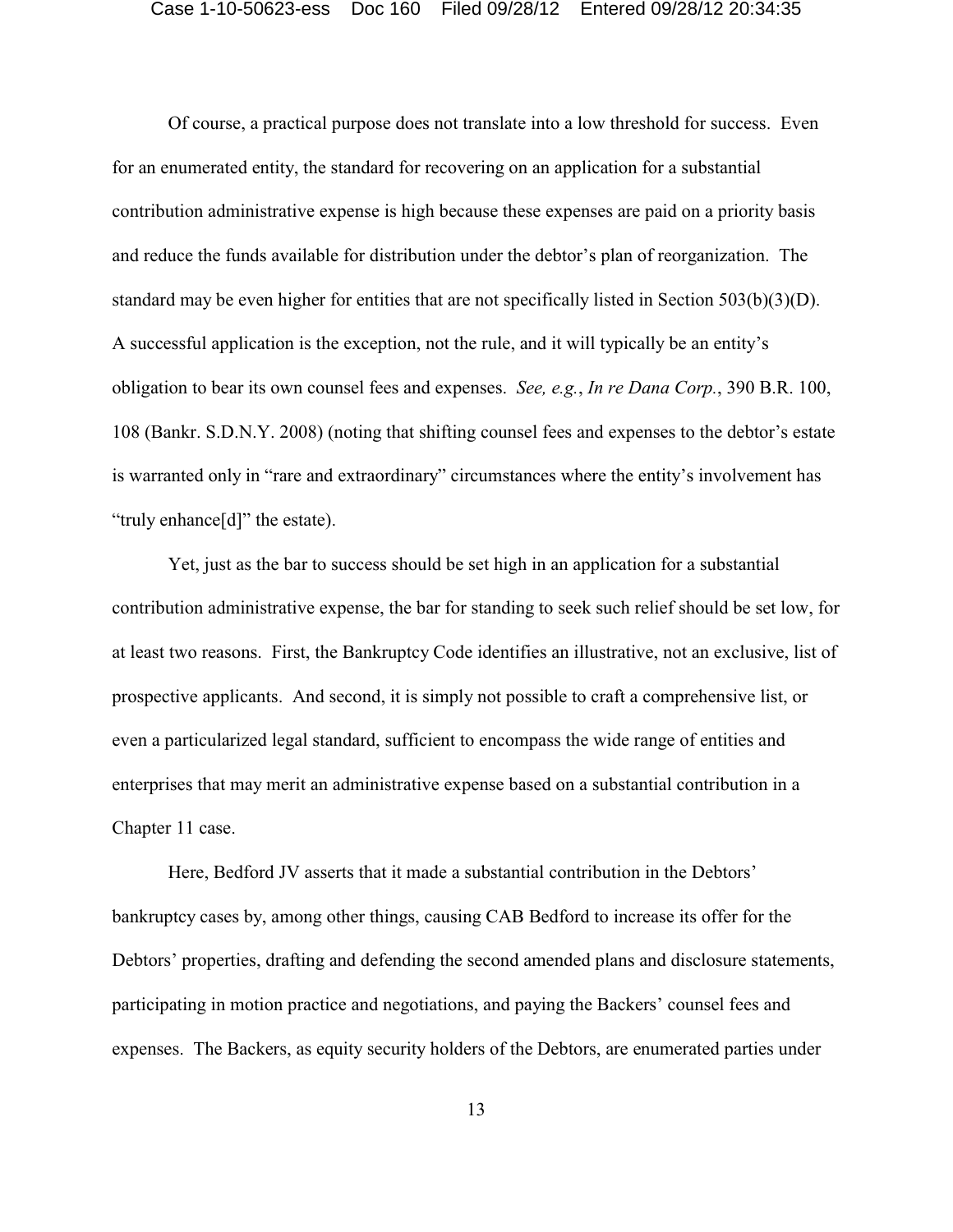Section  $503(b)(3)(D)$ . Under the facts and circumstances of these bankruptcy cases, these assertions are sufficient to establish that Bedford JV has standing to apply for a substantial contribution administrative expense.

For these reasons, and based upon the entire record, the Court concludes that Bedford JV has standing to apply for a substantial contribution administrative expense to recover the counsel fees and expenses that it paid on behalf of itself and the Backers.

## *Substantial Contribution Under Bankruptcy Code Section 503(b)(3)*

The question of whether an applicant for a substantial contribution administrative expense has made a substantial contribution in a Chapter 11 case is case-specific and factintensive. *See Trade Creditor Grp. v. L.J. Hooker Corp. (In re Hooker Invs., Inc.*), 188 B.R. 117, 120 (S.D.N.Y. 1995) (noting that an inquiry into substantial contribution is "at heart" a question of fact). It is viewed "in hindsight" and an "applicant must show a 'causal connection' between the service and the contribution." *In re Granite Partners*, 213 B.R. 440, 447 (Bankr. S.D.N.Y. 1997) (quoting *Hall Fin. Grp. v. DP Partners, Ltd. (In re DP Partners, Ltd.)*, 106 F.3d 667, 673 (5th Cir. 1997)). While the Bankruptcy Code does not define "substantial contribution," courts generally consider several factors, including "whether the services were provided to benefit the estate itself or all of the parties in the bankruptcy case," "whether the services conferred a direct, significant and demonstrably positive benefit upon the estate" and "whether the services were duplicative of services performed by others." *Best Prods.*, 173 B.R. at 865. And the benefit conferred must result from the applicant's "extraordinary" actions, not the ordinary situation. *Id*.

The burden of proof for "entitlement to an administrative expense is on the claimant and the measure of proof is a preponderance of the evidence." *In re Drexel Burnham Lambert Grp.*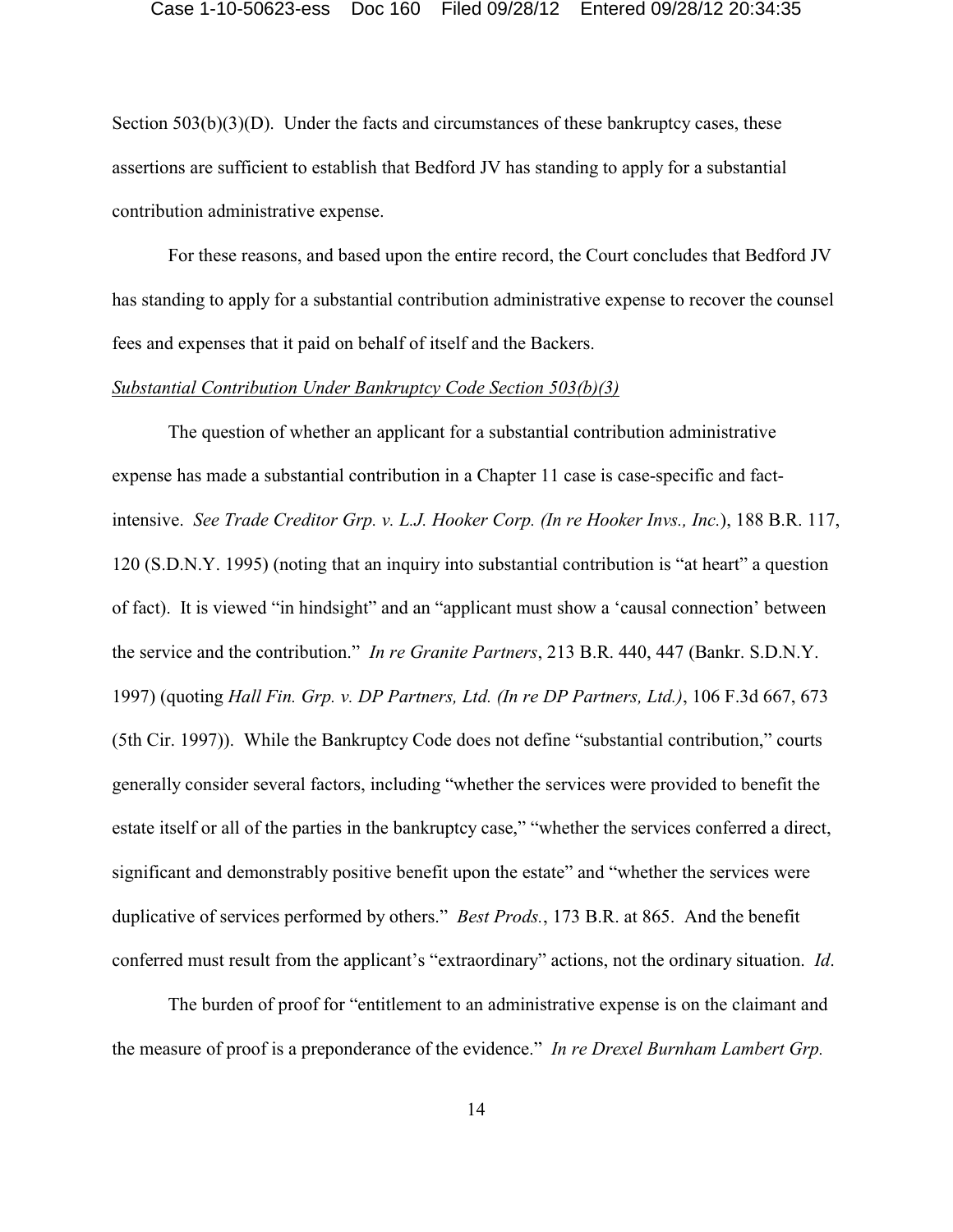*Inc.*, 134 B.R. 482, 489 (Bankr. S.D.N.Y. 1991). That is, the burden of proof "is on the applicant to demonstrate by a preponderance of the evidence that it has made a substantial contribution in the case." *Dana*, 390 B.R. at 108. Courts caution that "[t]he burden of proving substantial contribution . . . is exceedingly difficult since the general presumption is that the [applicant] is acting in its own interest." *Villa Luisa*, 354 B.R. at 348. And Section 503(b) does not modify "[t]he general rule . . . that attorneys must look to their own clients for payment." *Dana*, 390 B.R. at 108.

The question of the weight to be given to an applicant's self-interest is similarly casespecific and fact-intensive. On the one hand, it is reasonable to assume that "[e]fforts undertaken by creditors solely to further their own self interest are not compensable under section 503(b)." *Dana*, 390 B.R. at 108. For example, in the context of a bankruptcy auction, at least one court has concluded that a substantial contribution administrative expense for an unsuccessful bidder is not warranted:

[W]hen a creditor is pursuing its own economic self-interest, as by definition it does as a bidder at a bankruptcy auction, then that creditor cannot establish the requisite "direct benefit" which the case law requires in order to grant a creditor a section 503(b) award.

*In re Pub. Serv. Co. of N.H.*, 160 B.R. 404, 452 (Bankr. D.N.H. 1993). "Incidental benefit" to the estate is similarly an insufficient basis for a substantial contribution administrative expense "where the services were provided solely in order to benefit the creditor." *In re Gen. Oil Distrib., Inc.*, 51 B.R. 794, 805 (Bankr. E.D.N.Y. 1985).

At the same time, a measure of self-interest seems likely in nearly every situation, and "the existence of a self-interest cannot in and of itself preclude reimbursement." *In re AmFin*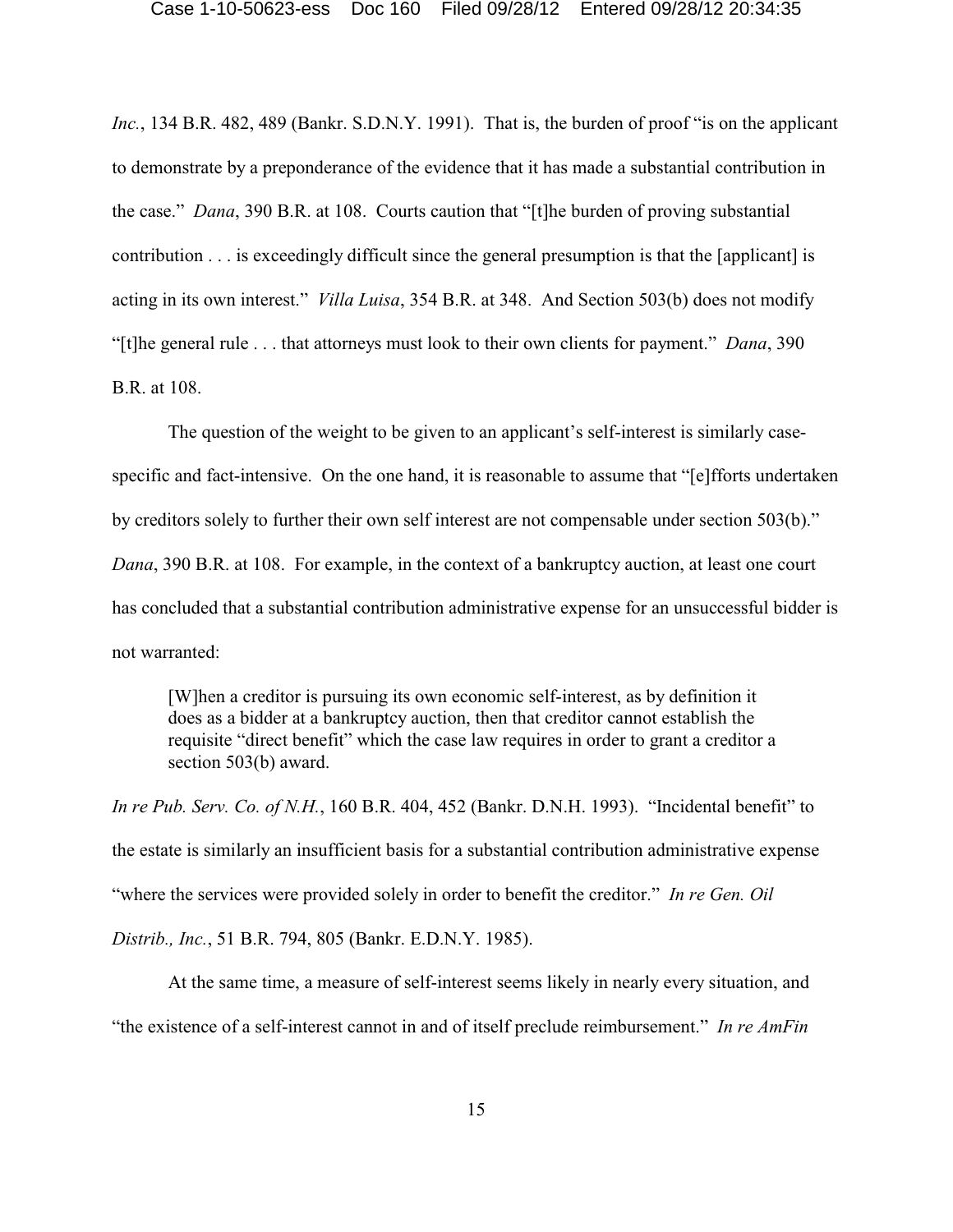*Fin. Corp.*, 2012 WL 652018, at \*4 (Bankr. N.D. Ohio Feb. 28, 2012). *See Lebron v. Mechem Fin.*, 27 F.3d 937, 944 (3d Cir. 1994) (observing that "of course," an entity's activities that benefit the estate as a whole will also benefit that entity to "some degree"). An applicant for a substantial contribution administrative expense "need not possess an altruistic motive in taking over the debtor nor an intention that his or her actions will benefit [the] debtor's estate." *Amfesco*, 1988 WL 141524, at \*4. *See In re U.S. Lines, Inc.*, 103 B.R. 427, 430 (Bankr. S.D.N.Y. 1989) (concluding that "services that confer a significant and demonstrable benefit upon the reorganization process which have not been rendered solely on behalf of a creditor's own interest should be compensated").

Several courts recognize that the applicant's role in the bankruptcy reorganization process is among the most important considerations in determining whether a substantial contribution administrative expense is warranted. As one court notes, "the focus on direct benefit is really a focus on process" and calls for attention to the applicant's contribution in "the entire Chapter 11 case." *In re DPH Holdings Corp.*, No. 05-44481, ECF No. 20754, Tr. 61:14-17 (Bankr.

S.D.N.Y. Oct. 21, 2010). That court observed:

[In the] majority of cases where courts have allowed creditors substantial contribution claims under Section 503(b)(3)[, courts] have found that the creditor played a leadership role that normally would be expected of an estatecompensated professional, but was not so performed.

*DPH Holdings*, at Tr. 63:6-11.

As another court found, "section  $503(b)(3)(D)$  focuses on process as much as on contribution, on the movant's substantial contribution in *the case* – that is, the entire chapter 11 case." *In re Bayou Grp., LLC*, 431 B.R. 549, 561 (Bankr. S.D.N.Y. 2010). The court compared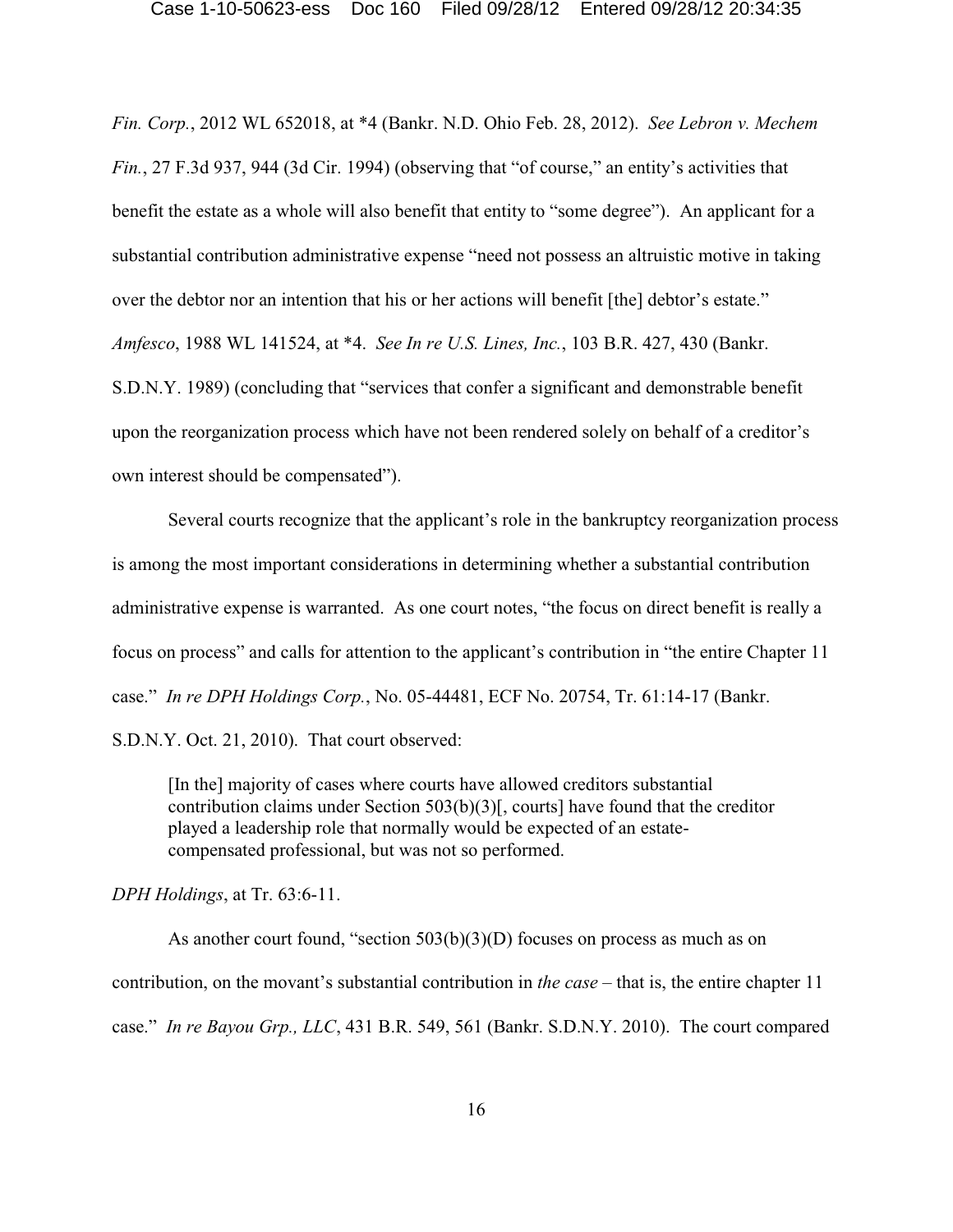the role of a successful applicant for a substantial contribution administrative expense to that of the estate's retained professionals, and stated:

The majority of cases allowing creditors' substantial contribution claims under sections  $503(b)(3)(D)$  and  $(b)(4)$  have ... found that the creditor played a leadership role that normally would be expected of an estate-compensated professional but was not so performed; most have, consistent with pre-Bankruptcy Code practice, involved a creditor who actively facilitated the negotiation and successful confirmation of the chapter 11 plan or, in opposing a plan, brought about the confirmation of a more favorable plan.

*Bayou*, 431 B.R. at 562. That is, the successful applicants "performed functions that normally would have been undertaken by estate-compensated professionals, or that had to be performed because estate compensated professionals were not doing their job." *Id. See Granite Partners*, 213 B.R. at 451, 453 (allowing substantial contribution administrative expense where unofficial equity committee "resolv[ed] many obstacles to confirmation" and "facilitated the successful liquidation of the three debtors" but limiting award to counsel fees and expenses associated with work on the plan, disclosure statement, and related settlements).

This Court concludes that Section 503(b) permits a substantial contribution administrative expense when an applicant shows that it provided services in the bankruptcy process that yielded a direct and significant benefit to the bankruptcy estate or the parties as a whole. The circumstances that support a substantial contribution administrative expense should be case-specific, fact-intensive – and unusual. An applicant's self-interest is not an insurmountable obstacle to success, but the applicant's efforts should advance the entire bankruptcy process, not just the outcome of the case, and should move the bankruptcy case toward a successful reorganization.

## *Whether Bedford JV Is Entitled to a Substantial Contribution Administrative Expense for Its*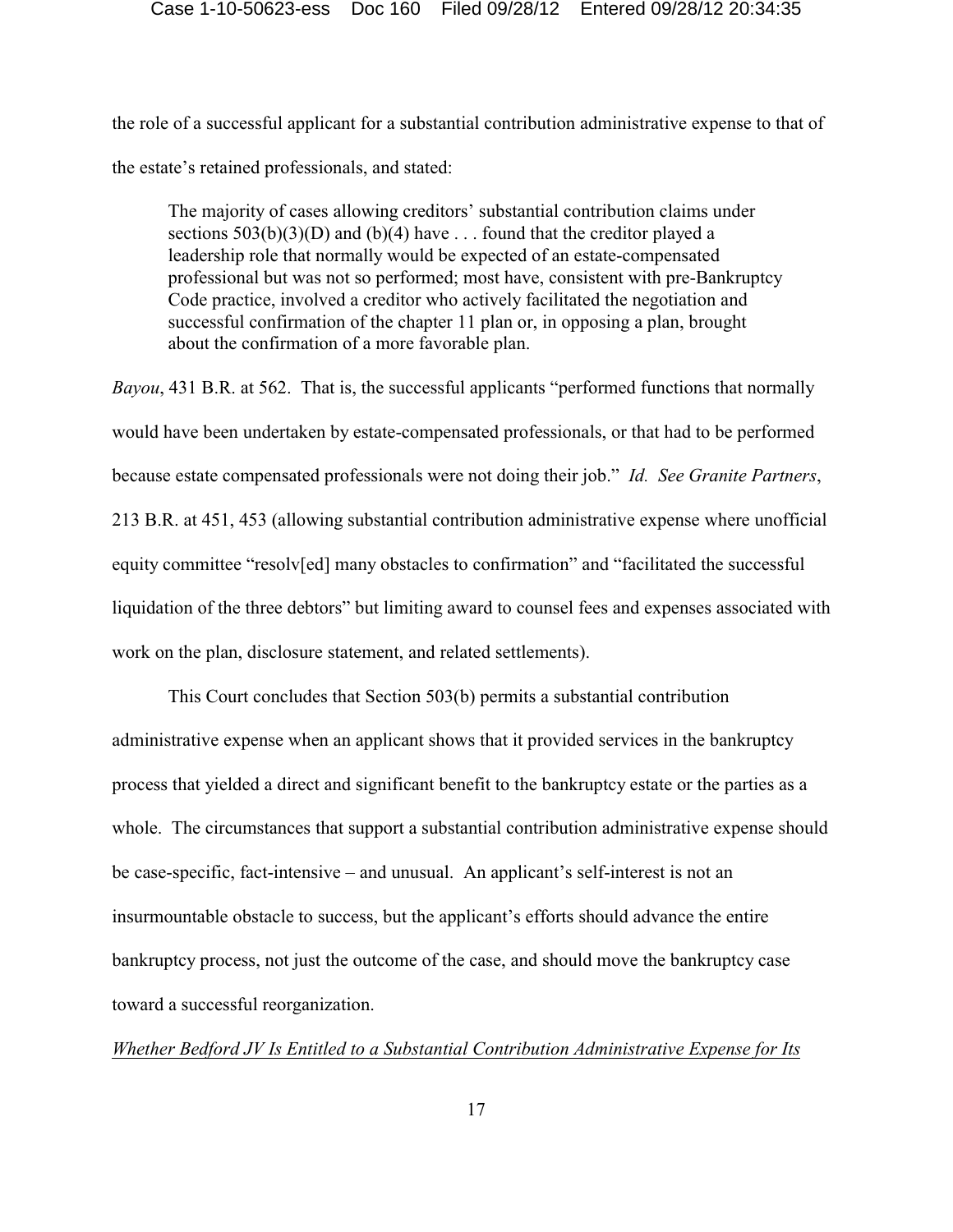## *Counsel Fees and Expenses*

Bedford JV argues that it is entitled to an allowed administrative expense for its counsel fees and expenses because it made a substantial contribution in the Debtors' bankruptcy cases in several ways. Most important, Bedford JV points to the fact that CAB Bedford increased its offer for the Debtors' properties by \$4.5 million and provided a greater ownership interest in CAB Bedford to the Backers. Bedford JV also urges that it made a substantial contribution by entering into a contract with the Debtors to purchase the properties that enhanced the Debtors' negotiating leverage with CAB Bedford, formulating and defending the second amended plans on the Debtors' behalf, participating in extensive discovery to demonstrate that it was a "real" bidder and that the second amended plans were viable, and preparing the motion to reject and conducting the discovery in connection with that motion. Bedford JV also notes that it effectively acted as co-counsel to the Debtors, that its participation was essential to the Debtors' ability to confirm the third amended plans, and that self-interest does not preclude an applicant from receiving a substantial contribution administrative expense. Bedford JV's counsel fees and expenses amount to more than \$1 million.

The Debtors and CAB Bedford respond that Bedford JV's actions do not support the allowance of a substantial contribution administrative expense because they were in furtherance of Bedford JV's efforts to acquire the Debtors' properties. They point to the fact that Bedford JV incurred these counsel fees and expenses in connection with preparing transaction documents and the second amended plans, which sought approval of Bedford JV's purchase of the properties. They also argue that the fees and expenses arose from discovery relating to the motion to reject, which was an obstacle to Bedford JV's acquisition plans. They note that Bedford JV was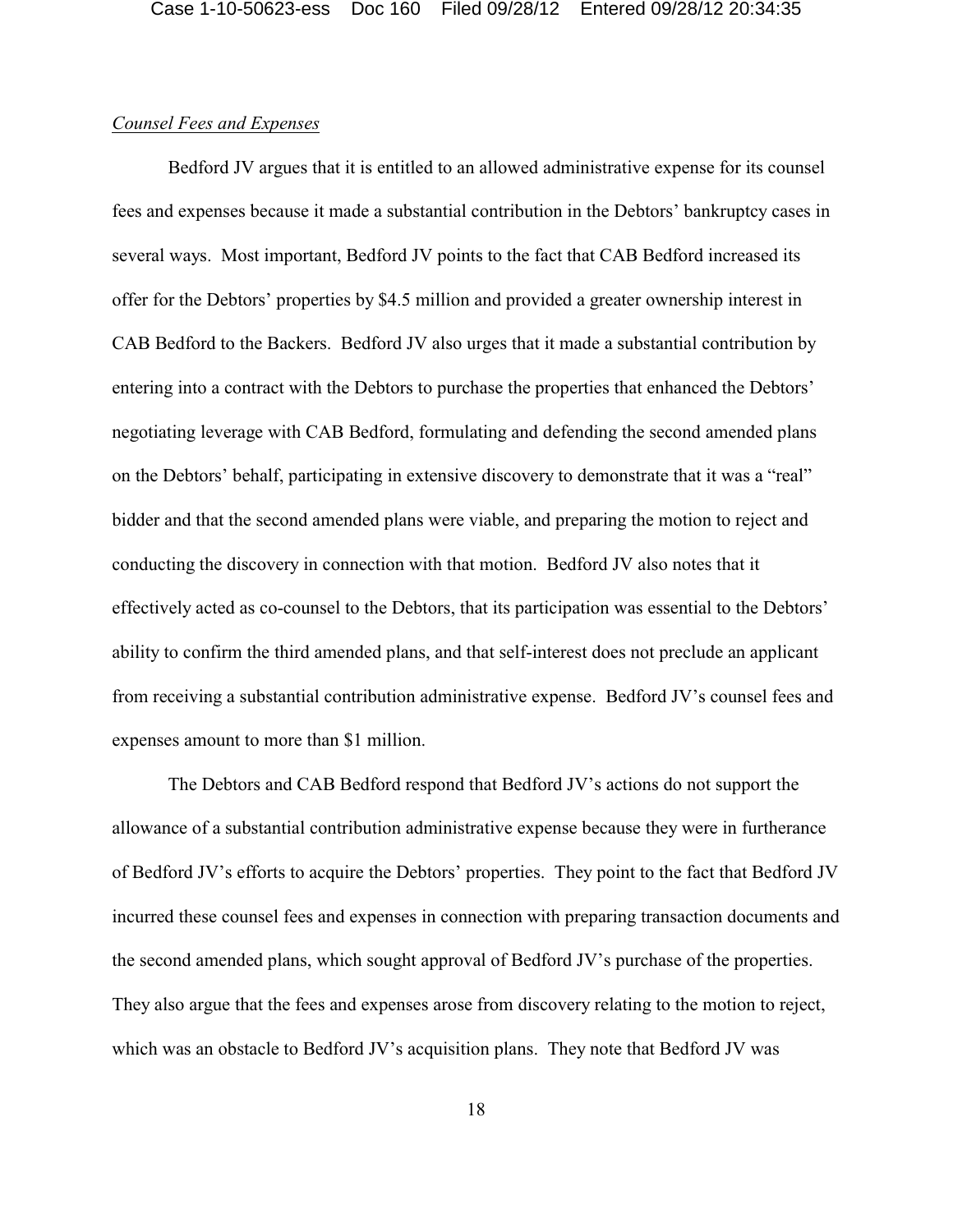motivated by self-interest and that its actions did not confer a direct benefit on the Debtors' estates. And they observe that Bedford JV could have sought bid protection terms, but did not do so.

The Backers similarly oppose Bedford JV's application. They argue that its actions were entirely in furtherance of its own self-interest, and that Bedford JV should not be compensated for its participation in these bankruptcy cases.

The United States Trustee also opposes Bedford JV's application. She argues that Bedford JV acted in its own self-interest as a bidder for the properties, and that any benefit to the estates was indirect. She notes that Bedford JV's counsel charged the bulk of its time to drafting the acquisition agreement between Bedford JV and the Debtors and the second amended plans, activities that inured to the benefit of Bedford JV. And she observes that it is not unusual for a prospective purchaser of a debtor's assets to become involved in plan preparation, negotiations, and drafting.

At the outset, it is worth noting that Bedford JV is not a creditor in these Debtors' cases, and does not otherwise come within any of the enumerated categories of Bankruptcy Code Section 503(b)(3). This is not an insurmountable obstacle to Bedford JV's standing to apply for a substantial contribution administrative expense. But it does suggest that as an entity that is not among those specifically listed in Section 503(b)(3)(D), Bedford JV must make a substantial showing in order to shift its counsel fees and costs to the Debtors' estates in the form of an allowed administrative expense.

In order to prevail on this application, Bedford JV must demonstrate by a preponderance of the evidence that it provided services in the bankruptcy process that yielded a direct and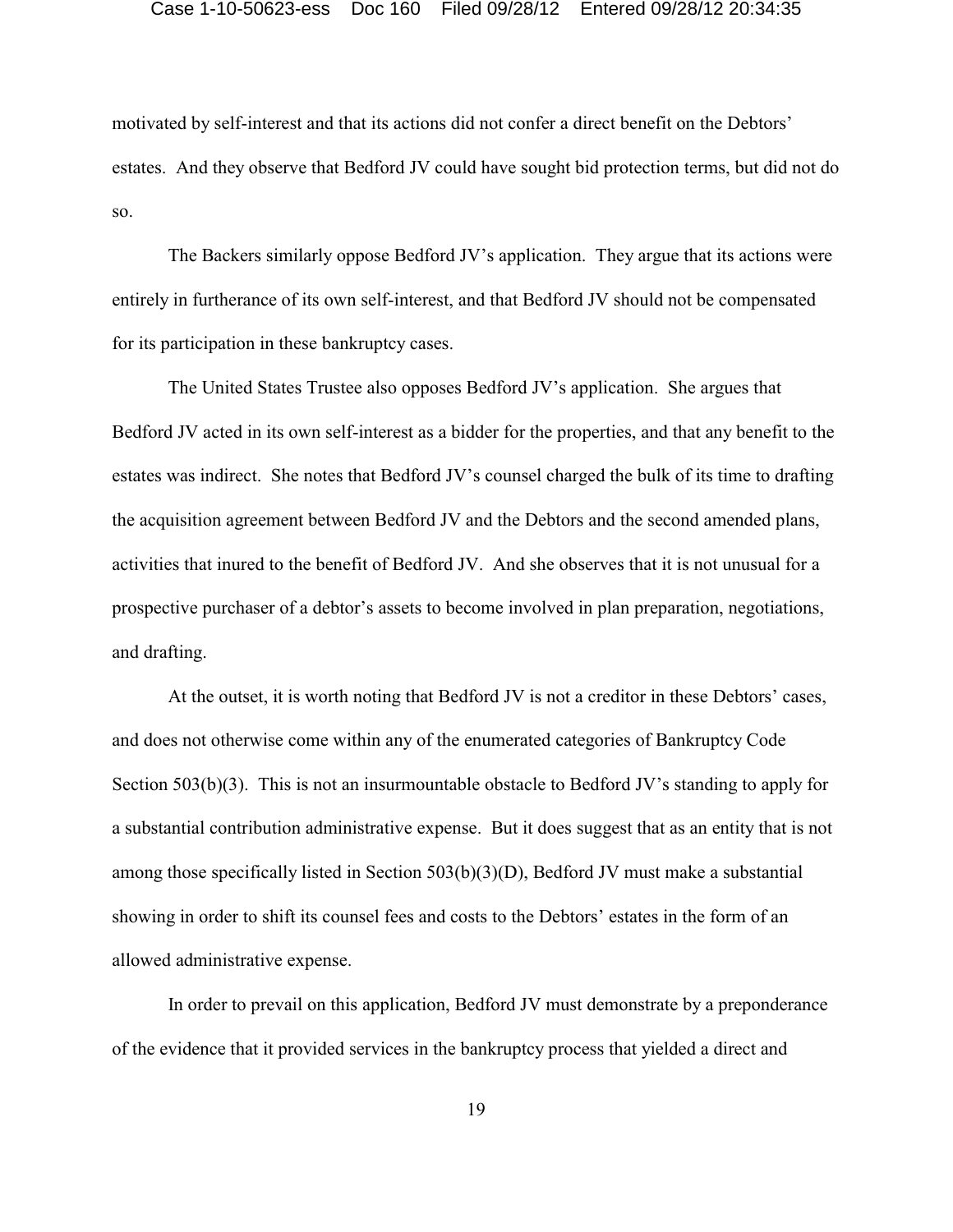significant benefit to the bankruptcy estate or the parties as a whole. While a self-interested purpose or motive does not disqualify Bedford JV from making this showing, actions that it took principally to advance its own self-interest are not likely to provide a direct and significant benefit to the bankruptcy estate or the parties as a whole. Bedford JV must also show that its efforts advanced the entire bankruptcy process, not just the outcome, and moved these bankruptcy cases toward a successful reorganization.

The starting point in considering Bedford JV's application is whether it has established, by a preponderance of the evidence, that it provided services in the bankruptcy process that yielded a direct and significant benefit to the bankruptcy estate or the parties as a whole.

Here, the record shows that Bedford JV's activities in these bankruptcy cases were principally in furtherance of its efforts to acquire the Debtors' properties. These activities took many forms, including preparing transaction documents and the second amended plans, engaging in extensive and expedited discovery and motion practice, and participation in court proceedings. But the primary objective of these activities was to advance Bedford JV's own interests, not the interests of the bankruptcy estate or the parties as a whole.

Bedford JV correctly notes that over the course of these bankruptcy cases, CAB Bedford increased its purchase price for the Debtors' properties, and urges that this amounts to a substantial contribution in these cases sufficient to meet Section 503(b)(3)'s exacting standard for an administrative expense. But if this were adequate, then a serious but unsuccessful bidder for a debtor's assets, or a participant in a negotiation that provides additional leverage to a debtor in its negotiations with others, could shift its counsel fees and expenses to the debtor's estate through a substantial contribution administrative expense. At most, Bedford JV has shown that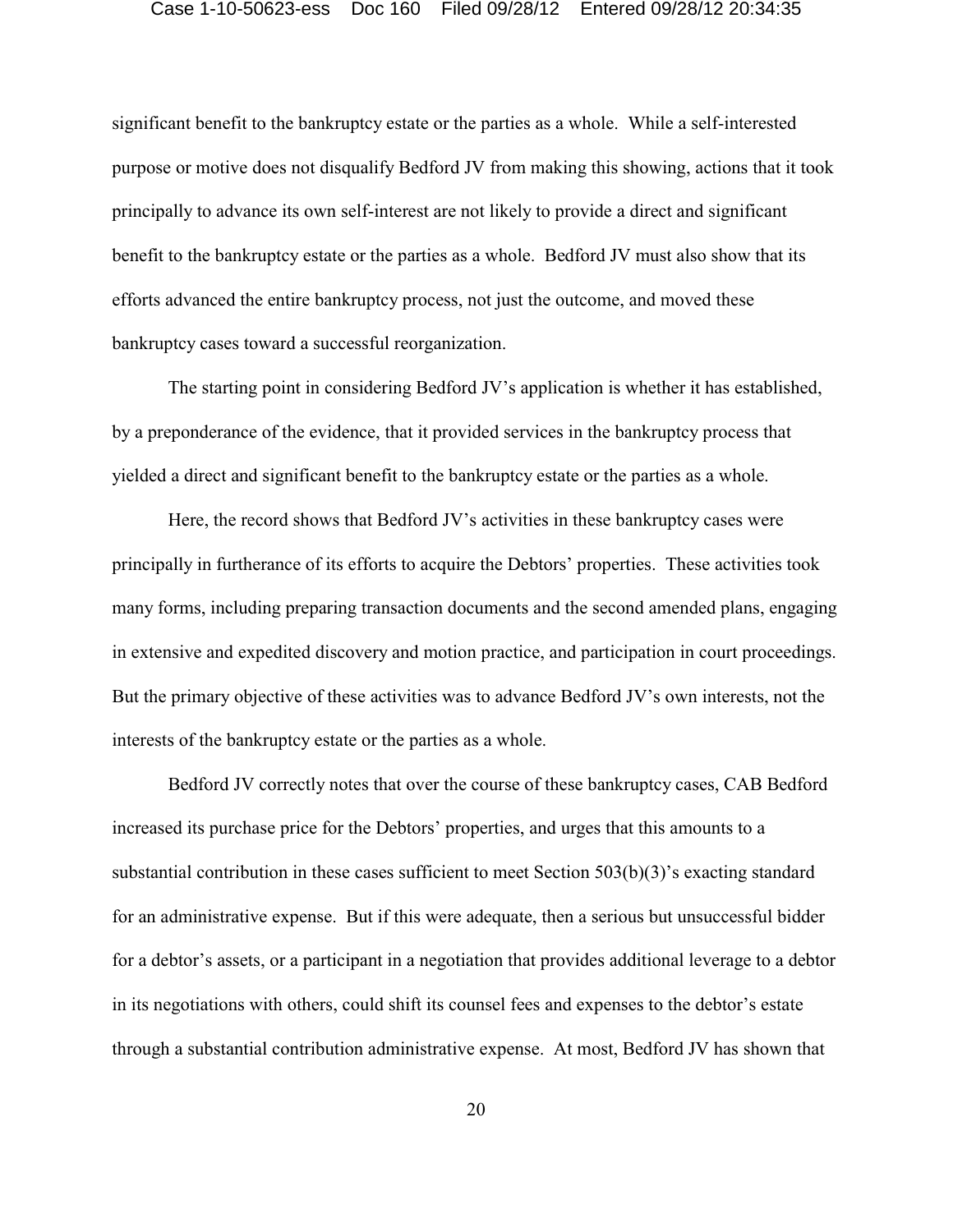its activities led to an indirect benefit to these bankruptcy cases, and plainly, that is not enough.

Another significant consideration is whether Bedford JV has established, by a preponderance of the evidence, that its efforts advanced the entire bankruptcy process, not just the outcome, and moved these bankruptcy cases toward a successful reorganization.

Here again, the record falls short. Bedford JV participated in virtually every stage of these bankruptcy cases – but as a prospective acquirer of the Debtors' assets, to advance its own interests, not to advance the entire bankruptcy process. That is, it prepared transaction documents and the second amended plans in support of its acquisition of the Debtors' properties, it participated in motion practice including the motion to reject to eliminate obstacles to its acquisition of the Debtors' properties, and it took an active role in negotiations in furtherance of its goal of acquiring the Debtors' properties. While these bankruptcy cases resulted in the successful reorganization of the Debtors through the sales of the Debtors' properties, Bedford JV's efforts were directed towards its own objectives, not the entire bankruptcy process.

Accordingly, based upon the entire record, this Court concludes that Bedford JV has not established by a preponderance of the evidence that it is entitled to a substantial contribution administrative expense under Bankruptcy Code Sections 503(b)(3) and 503(b)(4) for its counsel fees and expenses.

# *Whether Bedford JV Is Entitled to a Substantial Contribution Administrative Expense for the Backers' Counsel Fees and Expenses*

Bedford JV argues that it is entitled to an allowed administrative expense for the counsel fees and expenses that it incurred on behalf of the Debtors' principals, the Backers. Bedford JV asserts that it "provided a clearly demonstrable benefit to these Cases by allowing the equity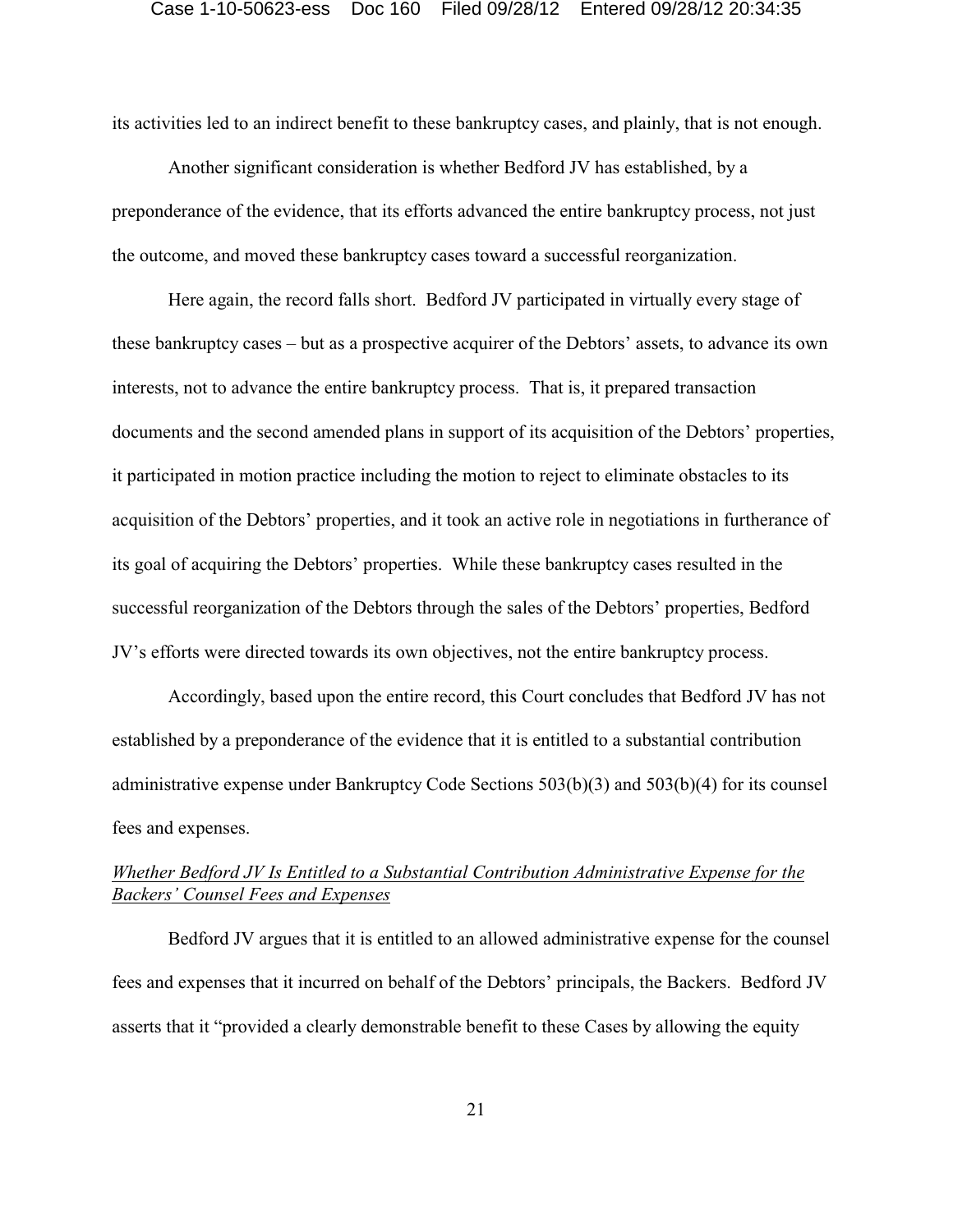owners of the Debtors to secure legal representation that the equity owners would not otherwise have been able to afford," allowing them to participate in these bankruptcy cases. Am. Appl. ¶ 55. These fees and expenses amount to more than \$321,000.

The Debtors and CAB Bedford respond that Bedford JV lacks standing to assert a substantial contribution claim for the reimbursement of these payments, and that the Backers themselves must make this application. They also argue that Bedford JV has not shown that the high standard for a substantial contribution administrative expense has been met.

The United States Trustee also opposes Bedford JV's application and argues that the Court should not allow a substantial contribution administrative expense for the Backers' counsel fees and expenses because the Debtors' estates should not have to bear the costs of services that inured solely to the benefit of the Debtors' shareholders.

And the Backers themselves oppose Bedford JV's application. They characterize the application as tactical, and argue that Bedford JV should not be reimbursed for its participation in the Debtors' cases because Bedford JV's actions were entirely in furtherance of its own self-interest.

As noted above, Bedford JV has standing to seek a substantial contribution administrative expense for the counsel fees and expenses that it paid on the Backers' behalf. At the same time, Bedford JV has no better claim to recover those sums as an administrative expense than the Backers would have themselves.

Bankruptcy Code Section 503(b)(3)(d) lists "an equity security holder" among those entities which may apply to recover the "actual, necessary expenses . . . incurred . . . in making a substantial contribution in a case." An equity security holder's application for a substantial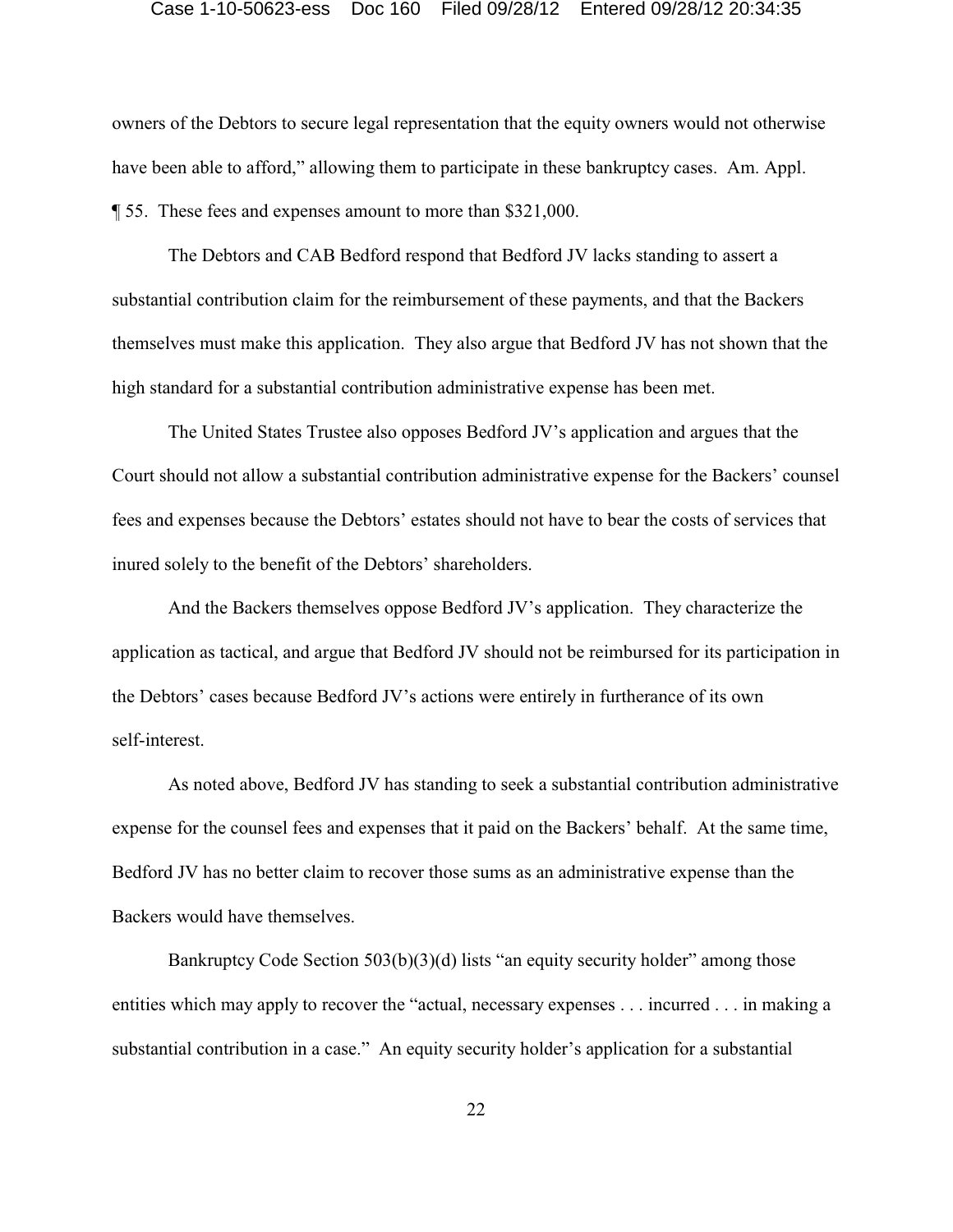contribution administrative expense triggers the same analysis as any other application – that is, whether the applicant can demonstrate, by a preponderance of the evidence, that it provided services in the bankruptcy process that yielded a direct and significant benefit to the bankruptcy estate or the parties as a whole, and whether its efforts advanced the entire bankruptcy process, not just the outcome, and moved the cases toward a successful reorganization. And here too, the necessary showing must be case-specific and fact-intensive, and a successful application is likely to be marked by exceptional facts and circumstances.

The counsel fees and expenses of an equity holder have been recognized as substantial contribution administrative expense by courts in several circumstances. For example, in *In re Energy Partners, Ltd.*, the court allowed a substantial contribution administrative expense for an equity holder's counsel fees where the equity holder's counsel helped to create an equity committee which "provided the key spark that ignited the engines of consensual confirmation negotiations and doused the flames of enormous legal fees and expenses that the Debtor's estate would have otherwise incurred." *In re Energy Partners, Ltd.*, 422 B.R. 68, 81 (Bankr. S.D. Tex. 2009). And in *In re Mirant Corp.*, the court concluded that a debtor's shareholder was entitled to partial reimbursement of its counsel fees incurred in connection with its active participation in a valuation hearing, and for leading the efforts which motivated the parties to reach agreement on a consensual plan of reorganization. *Mirant*, 354 B.R. at 140-41.

Courts also readily tailor the relief granted to an equity holder in the form of a substantial contribution administrative expense by limiting the extent of the award to those expenses directly associated with the benefit to the debtor's estate. In *In re Saroca Corp.*, the court concluded that the debtor's sole shareholder made a substantial contribution by locating investors to revitalize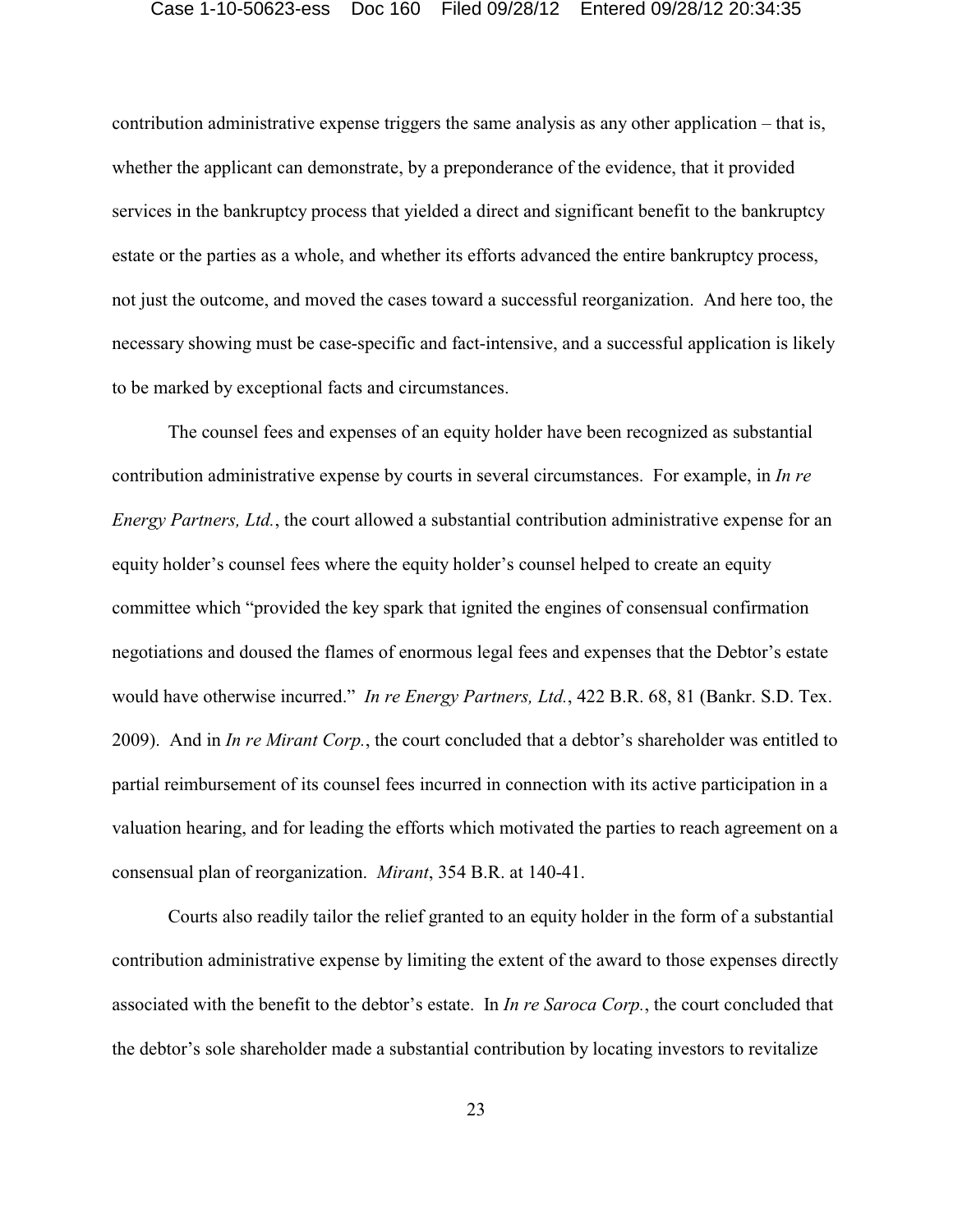the debtor, but allowed a substantial contribution administrative expense only for the shareholder's travel and telephone expenses related to the search, not for the shareholder's counsel fees and expenses in the bankruptcy case because they were incurred for his personal benefit. *In re Saroca Corp.*, 46 B.R. 533, 535-36 (Bankr. D. Me. 1985).

Here, Bedford JV has not shown by a preponderance of the evidence that the Backers played a role in the bankruptcy process that yielded a direct and significant benefit to the bankruptcy estate or the parties as a whole. And while the Backers, as the Debtors' principals, may well have played a significant role in the direction of these cases, Bedford JV has not shown that the Backers advanced the entire bankruptcy process, not just the outcome, and moved the cases toward a successful reorganization. Nor has Bedford JV established that the Backers would have been unable to retain counsel or participate in these bankruptcy cases if it had not paid these sums. The services of the Backers' counsel benefitted principally the Backers, and Bedford JV is not entitled to reimbursement for this expense.

Accordingly, based upon the entire record, this Court concludes that Bedford JV has not established by a preponderance of the evidence that it is entitled to a substantial contribution administrative expense under Bankruptcy Code Sections 503(b)(3) and 503(b)(4) for the counsel fees and expenses that it paid on behalf of the Backers.

## **Conclusion**

For the reasons stated herein, and based upon the entire record, the Court finds that Bedford JV has standing to bring an application for an allowed administrative expense under Bankruptcy Code Sections 503(b)(3) and 503(b)(4). The Court also finds that Bedford JV has not established that it is entitled to an allowed administrative expense because it has not satisfied the